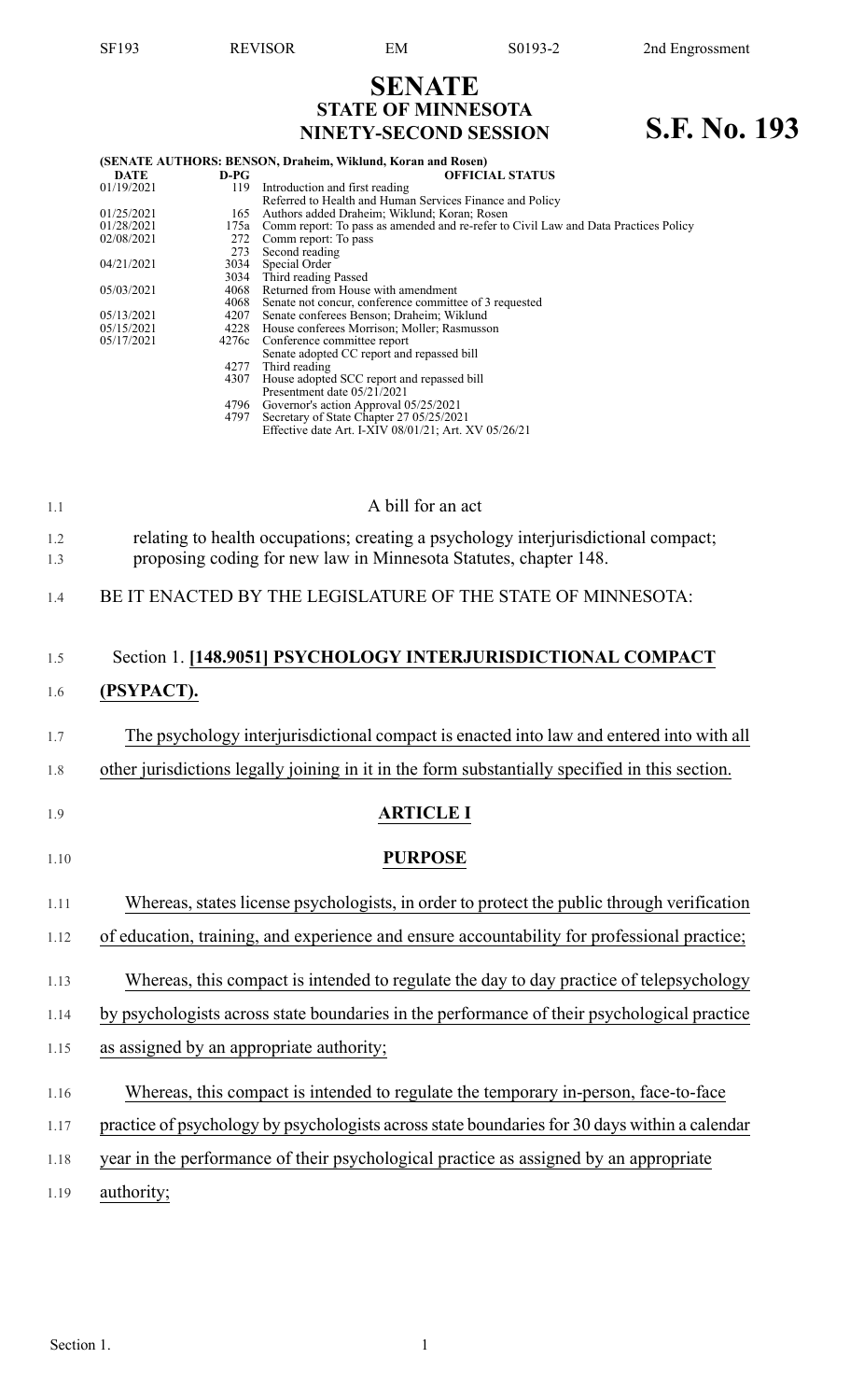|      | SF193                                                                                       | <b>REVISOR</b>                                                       | EM                 | S0193-2                                                                                       | 2nd Engrossment                                                                              |  |
|------|---------------------------------------------------------------------------------------------|----------------------------------------------------------------------|--------------------|-----------------------------------------------------------------------------------------------|----------------------------------------------------------------------------------------------|--|
| 2.1  |                                                                                             |                                                                      |                    |                                                                                               | Whereas, this compact is intended to authorize state psychology regulatory authorities       |  |
| 2.2  |                                                                                             |                                                                      |                    | to afford legal recognition, in a manner consistent with the terms of the compact, to         |                                                                                              |  |
| 2.3  | psychologists licensed in another state;                                                    |                                                                      |                    |                                                                                               |                                                                                              |  |
| 2.4  | Whereas, this compact recognizes that states have a vested interest in protecting the       |                                                                      |                    |                                                                                               |                                                                                              |  |
| 2.5  | public's health and safety through their licensing and regulation of psychologists and that |                                                                      |                    |                                                                                               |                                                                                              |  |
| 2.6  | such state regulation will best protect public health and safety;                           |                                                                      |                    |                                                                                               |                                                                                              |  |
| 2.7  | Whereas, this compact does not apply when a psychologist is licensed in both the home       |                                                                      |                    |                                                                                               |                                                                                              |  |
| 2.8  | and receiving states; and                                                                   |                                                                      |                    |                                                                                               |                                                                                              |  |
| 2.9  |                                                                                             |                                                                      |                    |                                                                                               | Whereas, this compact does not apply to permanent in-person, face-to-face practice; it       |  |
| 2.10 |                                                                                             | does allow for authorization of temporary psychological practice.    |                    |                                                                                               |                                                                                              |  |
| 2.11 |                                                                                             |                                                                      |                    | Consistent with these principles, this compact is designed to achieve the following           |                                                                                              |  |
| 2.12 | purposes and objectives:                                                                    |                                                                      |                    |                                                                                               |                                                                                              |  |
| 2.13 |                                                                                             |                                                                      |                    | (1) increase public access to professional psychological services by allowing for             |                                                                                              |  |
| 2.14 |                                                                                             |                                                                      |                    | telepsychological practice across state lines as well as temporary in-person, face-to-face    |                                                                                              |  |
| 2.15 |                                                                                             |                                                                      |                    | services into a state where the psychologist is not licensed to practice psychology;          |                                                                                              |  |
| 2.16 |                                                                                             |                                                                      |                    |                                                                                               | (2) enhance the states' ability to protect the public's health and safety, especially client |  |
| 2.17 | and patient safety;                                                                         |                                                                      |                    |                                                                                               |                                                                                              |  |
| 2.18 |                                                                                             |                                                                      |                    | (3) encourage the cooperation of compact states in the areas of psychology licensure          |                                                                                              |  |
| 2.19 | and regulation;                                                                             |                                                                      |                    |                                                                                               |                                                                                              |  |
| 2.20 |                                                                                             |                                                                      |                    |                                                                                               | (4) facilitate the exchange of information between compact states regarding psychologist     |  |
| 2.21 |                                                                                             | licensure, adverse actions, and disciplinary history;                |                    |                                                                                               |                                                                                              |  |
| 2.22 |                                                                                             |                                                                      |                    |                                                                                               | (5) promote compliance with the laws governing psychological practice in each compact        |  |
| 2.23 | state; and                                                                                  |                                                                      |                    |                                                                                               |                                                                                              |  |
| 2.24 |                                                                                             |                                                                      |                    |                                                                                               | (6) invest all compact states with the authority to hold licensed psychologists accountable  |  |
| 2.25 |                                                                                             | through the mutual recognition of compact state licenses.            |                    |                                                                                               |                                                                                              |  |
| 2.26 |                                                                                             |                                                                      | <b>ARTICLE II</b>  |                                                                                               |                                                                                              |  |
| 2.27 |                                                                                             |                                                                      | <b>DEFINITIONS</b> |                                                                                               |                                                                                              |  |
| 2.28 |                                                                                             |                                                                      |                    | As used in this compact, the following terms have the meanings given them.                    |                                                                                              |  |
| 2.29 |                                                                                             |                                                                      |                    |                                                                                               | A. "Adverse action" means any action taken by a state psychology regulatory authority        |  |
| 2.30 |                                                                                             |                                                                      |                    | which finds a violation of a statute or regulation that is identified by the state psychology |                                                                                              |  |
| 2.31 |                                                                                             | regulatory authority as discipline and is a matter of public record. |                    |                                                                                               |                                                                                              |  |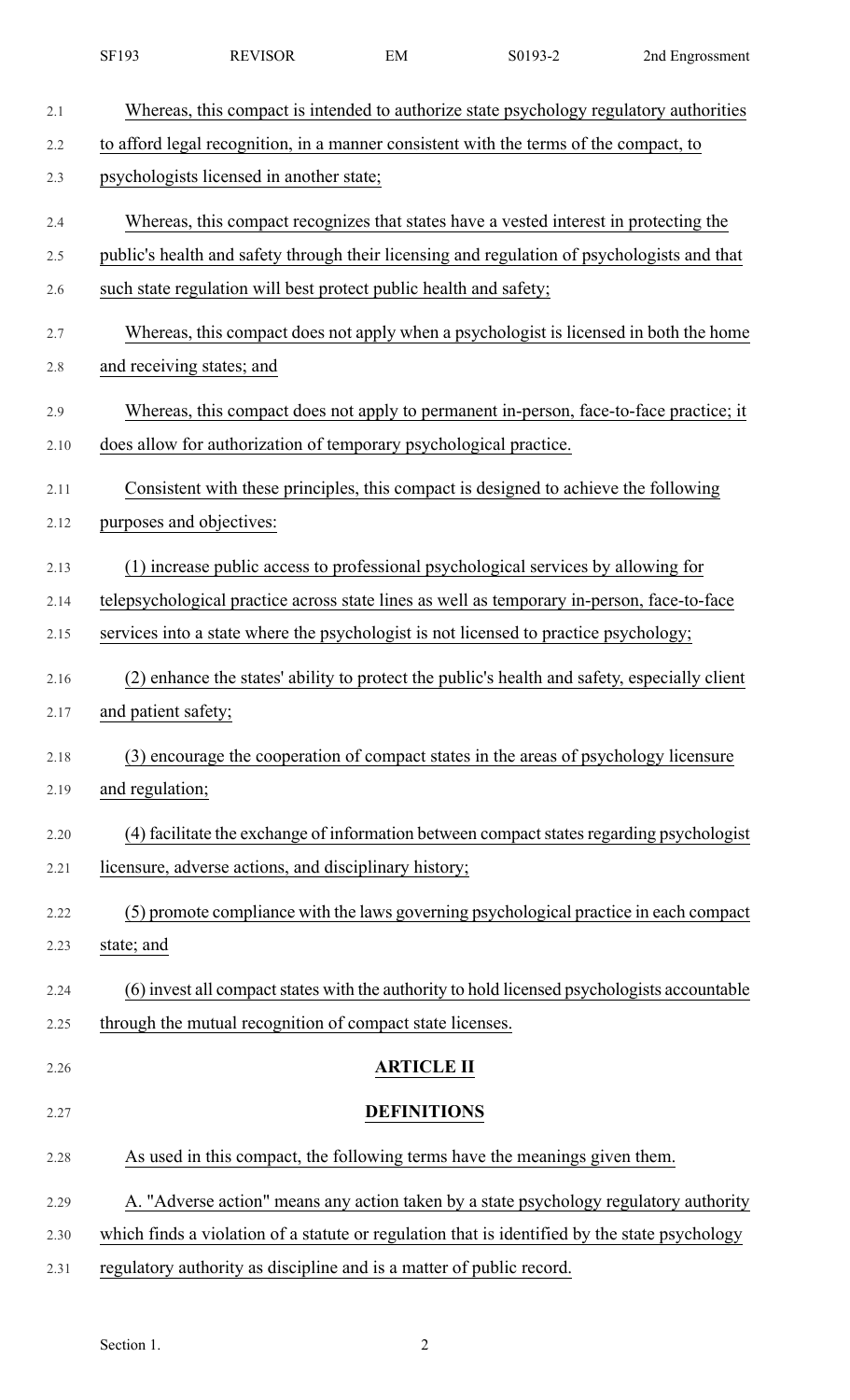| 3.1  | B. "Association of State and Provincial Psychology Boards" or "ASPPB" means the                  |
|------|--------------------------------------------------------------------------------------------------|
| 3.2  | recognized membership organization composed of state and provincial psychology regulatory        |
| 3.3  | authorities responsible for the licensure and registration of psychologists throughout the       |
| 3.4  | United States and Canada.                                                                        |
| 3.5  | C. "Authority to practice interjurisdictional telepsychology" means a licensed                   |
| 3.6  | psychologist's authority to practice telepsychology, within the limits authorized under this     |
| 3.7  | compact, in another compact state.                                                               |
| 3.8  | D. "Bylaws" means those bylaws established by the Psychology Interjurisdictional                 |
| 3.9  | Compact Commission pursuant to Article X for its governance or for directing and controlling     |
| 3.10 | its actions and conduct.                                                                         |
| 3.11 | E. "Client" and "patient" means the recipient of psychological services, including               |
| 3.12 | psychological services that are delivered in the context of health care, corporate, supervision, |
| 3.13 | or consulting services.                                                                          |
| 3.14 | F. "Commissioner" means the voting representative appointed by each state psychology             |
| 3.15 | regulatory authority pursuant to Article X.                                                      |
| 3.16 | G. "Compact state" means a state, the District of Columbia, or a United States territory         |
| 3.17 | that has enacted this compact legislation and which has not withdrawn pursuant to Article        |
| 3.18 | XIII, section C, or been terminated pursuant to Article XII, section B.                          |
| 3.19 | H. "Coordinated Licensure Information System" also referred to as "coordinated database"         |
| 3.20 | means an integrated process for collecting, storing, and sharing information on psychologists'   |
| 3.21 | licensure and enforcement activities related to psychology licensure laws, which is              |
| 3.22 | administered by the recognized membership organization composed of state and provincial          |
| 3.23 | psychology regulatory authorities.                                                               |
| 3.24 | I. "Confidentiality" means data or information is not made available or disclosed to             |
| 3.25 | unauthorized persons or processes.                                                               |
| 3.26 | J. "Day" means any part of a day in which psychological work is performed.                       |
| 3.27 | K. "Distant state" means the compact state where a psychologist is physically present            |
| 3.28 | to provide temporary in-person and face-to-face psychological services, not through the use      |
| 3.29 | of telecommunications technologies.                                                              |
| 3.30 | L. "E.Passport" means a certificate issued by the ASPPB that promotes the standardization        |
| 3.31 | in the criteria of interjurisdictional telepsychology practice and facilitates the process for   |
| 3.32 | licensed psychologists to provide telepsychological services across state lines.                 |

SF193 REVISOR EM S0193-2 2nd Engrossment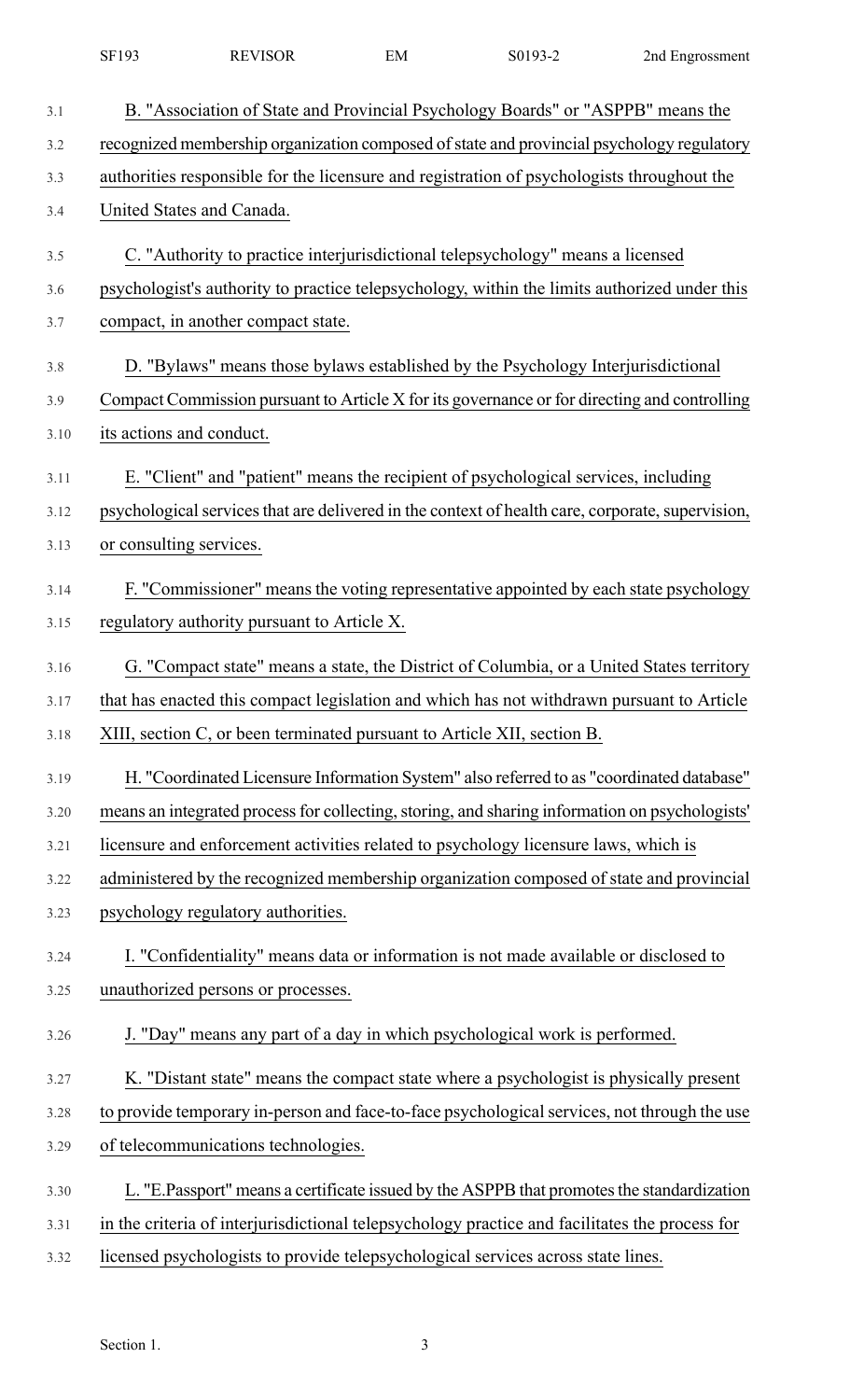|      | SF193          | <b>REVISOR</b>                                                                                | EM | S0193-2 | 2nd Engrossment |
|------|----------------|-----------------------------------------------------------------------------------------------|----|---------|-----------------|
| 4.1  |                | M. "Executive Board" means a group of directors elected or appointed to act on behalf         |    |         |                 |
| 4.2  |                | of and within the powers granted to them by the commission.                                   |    |         |                 |
| 4.3  |                | N. "Home state" means a compact state where a psychologist is licensed to practice            |    |         |                 |
| 4.4  |                | psychology. If the psychologist is licensed in more than one compact state and is practicing  |    |         |                 |
| 4.5  |                | under the authorization to practice interjurisdictional telepsychology, the home state is the |    |         |                 |
| 4.6  |                | compact state where the psychologist is physically present when the telepsychological         |    |         |                 |
| 4.7  |                | services are delivered. If the psychologist is licensed in more than one compact state and    |    |         |                 |
| 4.8  |                | is practicing under the temporary authorization to practice, the home state is any compact    |    |         |                 |
| 4.9  |                | state where the psychologist is licensed.                                                     |    |         |                 |
| 4.10 |                | O. "Identity history summary" means a summary of information retained by the FBI, or          |    |         |                 |
| 4.11 |                | other designee with similar authority, in connection with arrests and, in some instances,     |    |         |                 |
| 4.12 |                | federal employment, naturalization, or military service.                                      |    |         |                 |
| 4.13 |                | P. "In-person, face-to-face" means interactions in which the psychologist and the client      |    |         |                 |
| 4.14 |                | or patient are in the same physical space and does not include interactions that may occur    |    |         |                 |
| 4.15 |                | through the use of telecommunication technologies.                                            |    |         |                 |
| 4.16 |                | Q. "Interjurisdictional Practice Certificate" or "IPC" means a certificate issued by ASPPB    |    |         |                 |
| 4.17 |                | that grants temporary authority to practice based on notification to the state psychology     |    |         |                 |
| 4.18 |                | regulatory authority of the intention to practice temporarily and the verification of the     |    |         |                 |
| 4.19 |                | psychologist's qualifications for such practice.                                              |    |         |                 |
| 4.20 |                | R. "License" means authorization by a state psychology regulatory authority to engage         |    |         |                 |
| 4.21 |                | in the independent practice of psychology, which would be unlawful without the                |    |         |                 |
| 4.22 | authorization. |                                                                                               |    |         |                 |
| 4.23 |                | S. "Noncompact state" means any state which is not at the time a compact state.               |    |         |                 |
| 4.24 |                | T. "Psychologist" means an individual licensed for the independent practice of                |    |         |                 |
| 4.25 | psychology.    |                                                                                               |    |         |                 |
| 4.26 |                | U. "Psychology Interjurisdictional Compact Commission" also referred to as                    |    |         |                 |
| 4.27 |                | "commission" means the national administration of which all compact states are members.       |    |         |                 |
| 4.28 |                | V. "Receiving state" means a compact state where the client or patient is physically          |    |         |                 |
| 4.29 |                | located when the telepsychological services are delivered.                                    |    |         |                 |
| 4.30 |                | W. "Rule" means a written statement by the Psychology Interjurisdictional Compact             |    |         |                 |
| 4.31 |                | Commission that is promulgated pursuant to Article XI and is of general applicability and     |    |         |                 |
| 4.32 |                | implements, interprets, or prescribes a policy or provision of the compact, or an             |    |         |                 |
| 4.33 |                | organizational, procedural, or practice requirement of the commission, and that has the force |    |         |                 |
|      |                |                                                                                               |    |         |                 |

Section 1. 4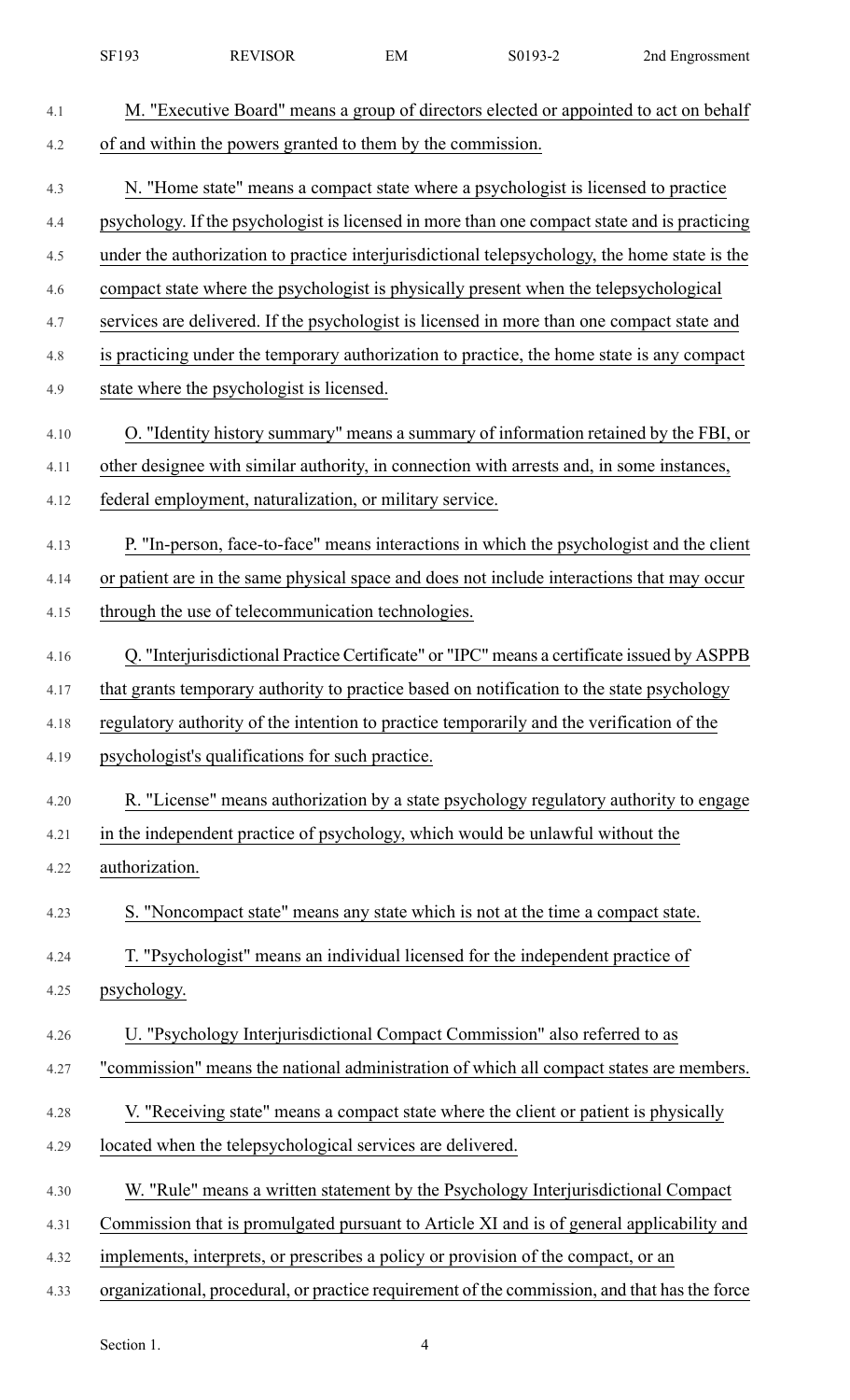|      | SF193                              | <b>REVISOR</b>                                    | EM                          | S0193-2                                                                                     | 2nd Engrossment                                                                                  |
|------|------------------------------------|---------------------------------------------------|-----------------------------|---------------------------------------------------------------------------------------------|--------------------------------------------------------------------------------------------------|
| 5.1  |                                    |                                                   |                             | and effect of a statutory law in a compact state, and that includes the amendment, repeal,  |                                                                                                  |
| 5.2  |                                    | or suspension of an existing rule.                |                             |                                                                                             |                                                                                                  |
| 5.3  |                                    | X. "Significant investigatory information" means: |                             |                                                                                             |                                                                                                  |
| 5.4  |                                    |                                                   |                             | (1) investigative information that a state psychology regulatory authority, after a         |                                                                                                  |
| 5.5  |                                    |                                                   |                             |                                                                                             | preliminary inquiry that includes notification and an opportunity to respond if required by      |
| 5.6  |                                    |                                                   |                             |                                                                                             | state law, has reason to believe, if proven true, would indicate more than a violation of state  |
| 5.7  |                                    |                                                   |                             |                                                                                             | statute or ethics code and that would be considered more substantial than a minor infraction;    |
| 5.8  | $\frac{or}{ }$                     |                                                   |                             |                                                                                             |                                                                                                  |
| 5.9  |                                    |                                                   |                             | (2) investigative information that indicates the psychologist represents an immediate       |                                                                                                  |
| 5.10 |                                    |                                                   |                             | threat to public health and safety regardless of whether the psychologist has been notified |                                                                                                  |
| 5.11 |                                    | and had an opportunity to respond.                |                             |                                                                                             |                                                                                                  |
| 5.12 |                                    |                                                   |                             | Y. "State" means a state, commonwealth, territory, or possession of the United States;      |                                                                                                  |
| 5.13 | or the District of Columbia.       |                                                   |                             |                                                                                             |                                                                                                  |
| 5.14 |                                    |                                                   |                             |                                                                                             | Z. "State psychology regulatory authority" means the board, office, or other agency with         |
| 5.15 |                                    |                                                   |                             | the legislative mandate to license and regulate the practice of psychology.                 |                                                                                                  |
| 5.16 |                                    |                                                   |                             | AA. "Telepsychology" means the provision of psychological services using                    |                                                                                                  |
| 5.17 |                                    | telecommunication technologies.                   |                             |                                                                                             |                                                                                                  |
| 5.18 |                                    |                                                   |                             |                                                                                             | BB. "Temporary authorization to practice" means a licensed psychologist's authority to           |
| 5.19 |                                    |                                                   |                             |                                                                                             | conduct temporary in-person, face-to-face practice, within the limits authorized under this      |
| 5.20 |                                    | compact, in another compact state.                |                             |                                                                                             |                                                                                                  |
| 5.21 |                                    |                                                   |                             | CC. "Temporary in-person, face-to-face practice" means a psychologist is physically         |                                                                                                  |
| 5.22 |                                    |                                                   |                             |                                                                                             | present, and not through the use of telecommunications technologies, in the distant state to     |
| 5.23 |                                    |                                                   |                             | provide for the practice of psychology for 30 days within a calendar year and is based on   |                                                                                                  |
| 5.24 | notification to the distant state. |                                                   |                             |                                                                                             |                                                                                                  |
| 5.25 |                                    |                                                   | <b>ARTICLE III</b>          |                                                                                             |                                                                                                  |
| 5.26 |                                    |                                                   | <b>HOME STATE LICENSURE</b> |                                                                                             |                                                                                                  |
| 5.27 |                                    |                                                   |                             |                                                                                             | A. The home state shall be a compact state where a psychologist is licensed to practice          |
| 5.28 | psychology.                        |                                                   |                             |                                                                                             |                                                                                                  |
| 5.29 |                                    |                                                   |                             | B. A psychologist may hold one or more compact state licenses at a time. If the             |                                                                                                  |
| 5.30 |                                    |                                                   |                             |                                                                                             | psychologist is licensed in more than one compact state, the home state is the compact state     |
| 5.31 |                                    |                                                   |                             |                                                                                             | where the psychologist is physically present when the services are delivered as authorized       |
| 5.32 |                                    |                                                   |                             |                                                                                             | by the authority to practice interjurisdictional telepsychology under the terms of this compact. |
|      |                                    |                                                   |                             |                                                                                             |                                                                                                  |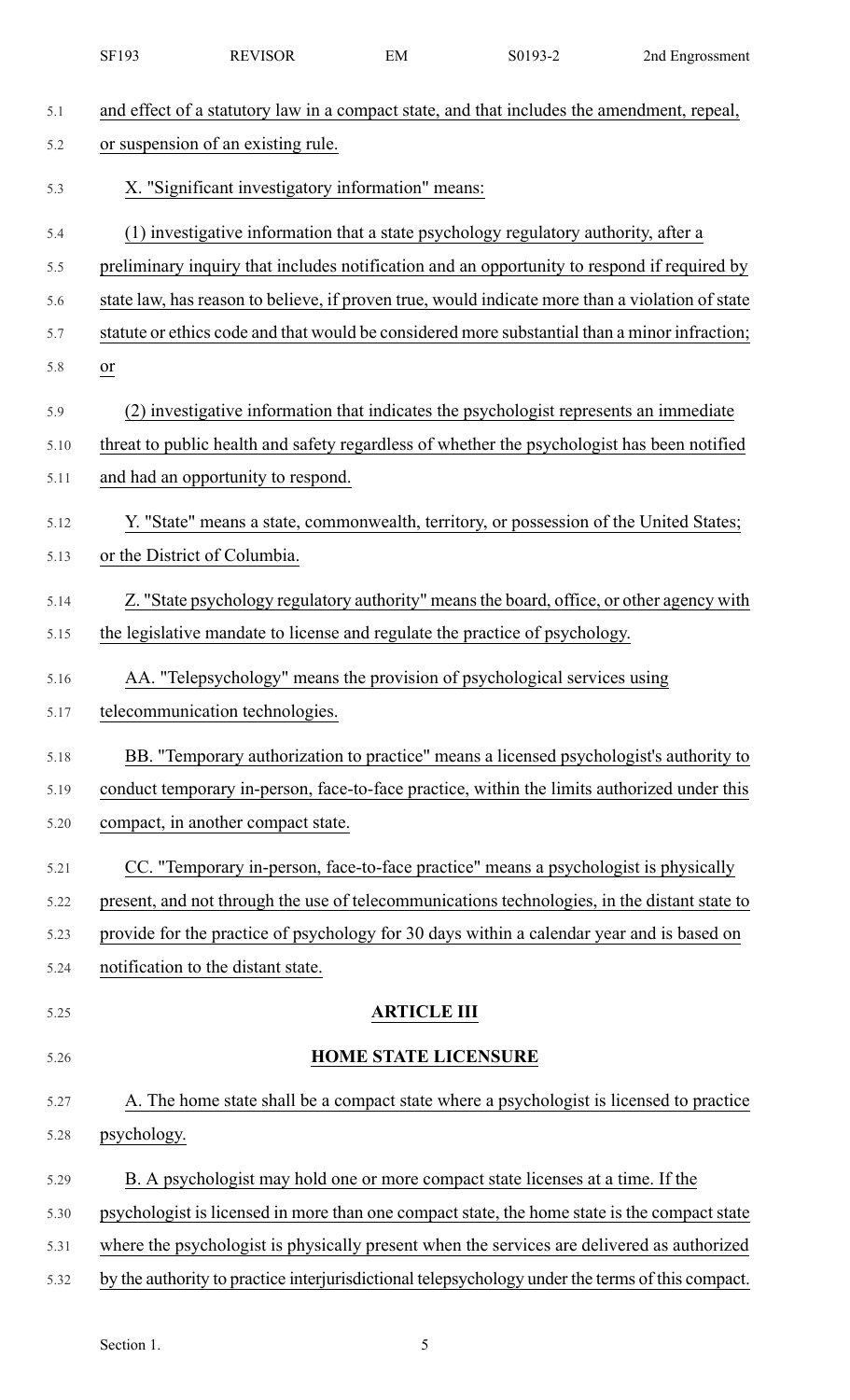|      | SF193        | <b>REVISOR</b>                                                                               | EM | S0193-2 | 2nd Engrossment |
|------|--------------|----------------------------------------------------------------------------------------------|----|---------|-----------------|
| 6.1  |              | C. Any compact state may require a psychologist not previously licensed in a compact         |    |         |                 |
| 6.2  |              | state to obtain and retain a license to be authorized to practice in the compact state under |    |         |                 |
| 6.3  |              | circumstances not authorized by the authority to practice interjurisdictional telepsychology |    |         |                 |
| 6.4  |              | under the terms of this compact.                                                             |    |         |                 |
| 6.5  |              | D. Any compact state may require a psychologist to obtain and retain a license to be         |    |         |                 |
| 6.6  |              | authorized to practice in a compact state under circumstances not authorized by temporary    |    |         |                 |
| 6.7  |              | authorization to practice under the terms of this compact.                                   |    |         |                 |
| 6.8  |              | E. A home state's license authorizes a psychologist to practice in a receiving state under   |    |         |                 |
| 6.9  |              | the authority to practice interjurisdictional telepsychology only if the compact state:      |    |         |                 |
| 6.10 |              | (1) currently requires the psychologist to hold an active E.Passport;                        |    |         |                 |
| 6.11 |              | (2) has a mechanism in place for receiving and investigating complaints about licensed       |    |         |                 |
| 6.12 | individuals; |                                                                                              |    |         |                 |
| 6.13 |              | (3) notifies the commission, in compliance with the terms herein, of any adverse action      |    |         |                 |
| 6.14 |              | or significant investigatory information regarding a licensed individual;                    |    |         |                 |
| 6.15 |              | (4) requires an identity history summary of all applicants at initial licensure, including   |    |         |                 |
| 6.16 |              | the use of the results of fingerprints or other biometric data checks compliant with the     |    |         |                 |
| 6.17 |              | requirements of the FBI or other designee with similar authority, no later than ten years    |    |         |                 |
| 6.18 |              | after activation of the compact; and                                                         |    |         |                 |
| 6.19 |              | (5) complies with the bylaws and rules of the commission.                                    |    |         |                 |
| 6.20 |              | F. A home state's license grants temporary authorization to practice to a psychologist in    |    |         |                 |
| 6.21 |              | a distant state only if the compact state:                                                   |    |         |                 |
| 6.22 |              | $(1)$ currently requires the psychologist to hold an active IPC;                             |    |         |                 |
| 6.23 |              | (2) has a mechanism in place for receiving and investigating complaints about licensed       |    |         |                 |
| 6.24 | individuals; |                                                                                              |    |         |                 |
| 6.25 |              | (3) notifies the commission, in compliance with the terms herein, of any adverse action      |    |         |                 |
| 6.26 |              | or significant investigatory information regarding a licensed individual;                    |    |         |                 |
| 6.27 |              | (4) requires an identity history summary of all applicants at initial licensure, including   |    |         |                 |
| 6.28 |              | the use of the results of fingerprints or other biometric data checks compliant with the     |    |         |                 |
| 6.29 |              | requirements of the FBI or other designee with similar authority, no later than ten years    |    |         |                 |
| 6.30 |              | after activation of the compact; and                                                         |    |         |                 |
|      |              |                                                                                              |    |         |                 |

6.31 (5) complies with the bylaws and rules of the commission.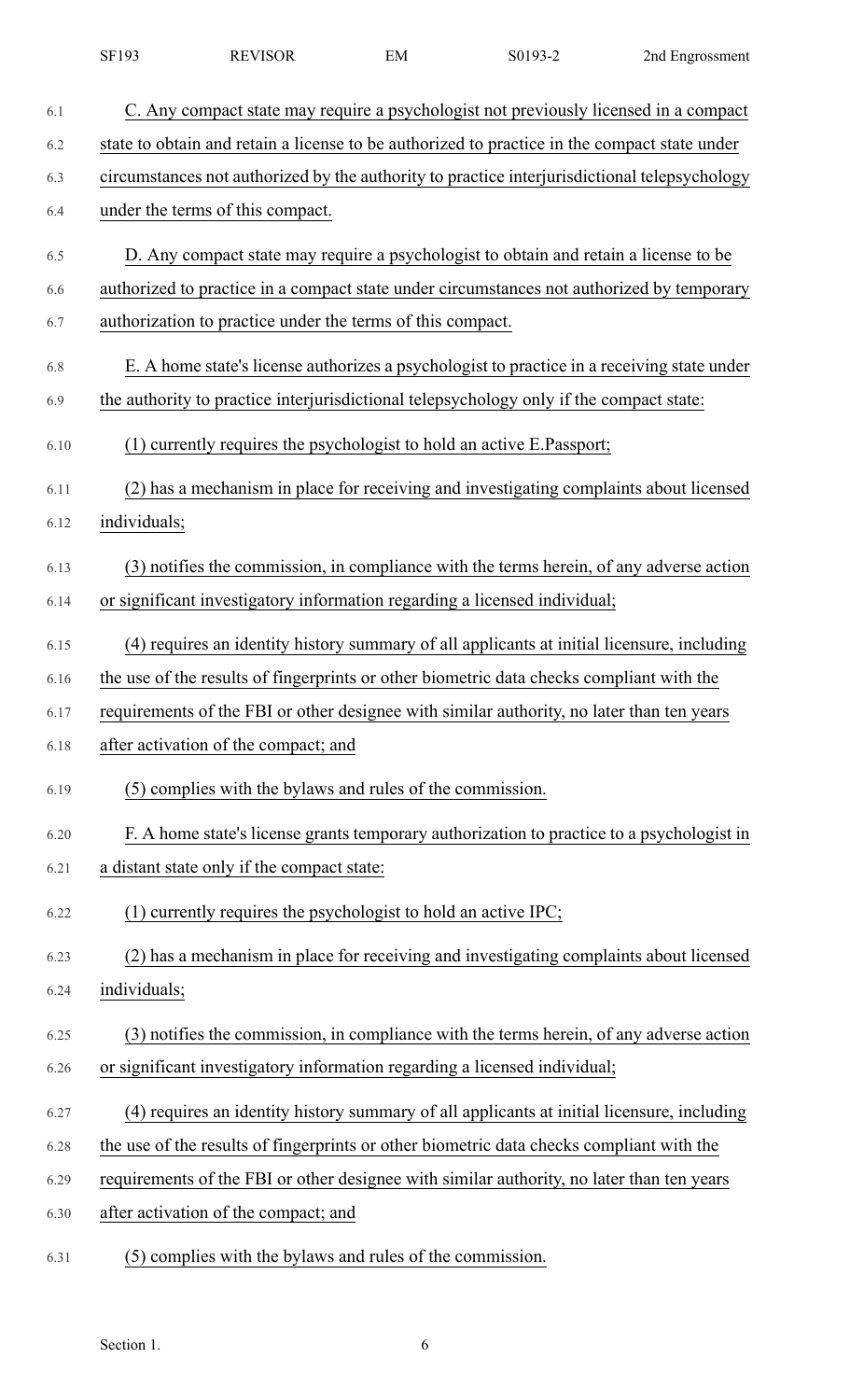|      | SF193                   | <b>REVISOR</b>                                                                                 | EM                | S0193-2 | 2nd Engrossment |
|------|-------------------------|------------------------------------------------------------------------------------------------|-------------------|---------|-----------------|
| 7.1  |                         |                                                                                                | <b>ARTICLE IV</b> |         |                 |
| 7.2  |                         | <b>COMPACT PRIVILEGE TO PRACTICE TELEPSYCHOLOGY</b>                                            |                   |         |                 |
| 7.3  |                         | A. Compact states shall recognize the right of a psychologist, licensed in a compact state     |                   |         |                 |
| 7.4  |                         | in conformance with Article III, to practice telepsychology in other compact states (receiving |                   |         |                 |
| 7.5  |                         | states) in which the psychologist is not licensed, under the authority to practice             |                   |         |                 |
| 7.6  |                         | interjurisdictional telepsychology as provided in the compact.                                 |                   |         |                 |
| 7.7  |                         | B. To exercise the authority to practice interjurisdictional telepsychology under the terms    |                   |         |                 |
| 7.8  |                         | and provisions of this compact, a psychologist licensed to practice in a compact state must:   |                   |         |                 |
| 7.9  |                         | (1) hold a graduate degree in psychology from an institute of higher education that was,       |                   |         |                 |
| 7.10 |                         | at the time the degree was awarded:                                                            |                   |         |                 |
| 7.11 |                         | (a) regionally accredited by an accrediting body recognized by the U.S. Department of          |                   |         |                 |
| 7.12 |                         | Education to grant graduate degrees, or authorized by Provincial Statute or Royal Charter      |                   |         |                 |
| 7.13 |                         | to grant doctoral degrees; or                                                                  |                   |         |                 |
| 7.14 |                         | (b) a foreign college or university deemed to be equivalent to item (a) by a foreign           |                   |         |                 |
| 7.15 |                         | credential evaluation service that is a member of the National Association of Credential       |                   |         |                 |
| 7.16 |                         | Evaluation Services (NACES) or by a recognized foreign credential evaluation service;          |                   |         |                 |
| 7.17 |                         | (2) hold a graduate degree in psychology that meets the following criteria:                    |                   |         |                 |
| 7.18 |                         | (a) the program, wherever it may be administratively housed, must be clearly identified        |                   |         |                 |
| 7.19 |                         | and labeled as a psychology program. Such a program must specify in pertinent institutional    |                   |         |                 |
| 7.20 |                         | catalogues and brochures its intent to educate and train professional psychologists;           |                   |         |                 |
| 7.21 |                         | (b) the psychology program must stand as a recognizable, coherent, organizational entity       |                   |         |                 |
| 7.22 | within the institution; |                                                                                                |                   |         |                 |
| 7.23 |                         | (c) there must be a clear authority and primary responsibility for the core and specialty      |                   |         |                 |
| 7.24 |                         | areas whether or not the program cuts across administrative lines;                             |                   |         |                 |
| 7.25 |                         | (d) the program must consist of an integrated, organized sequence of study;                    |                   |         |                 |
| 7.26 |                         | (e) there must be an identifiable psychology faculty sufficient in size and breadth to         |                   |         |                 |
| 7.27 |                         | carry out its responsibilities;                                                                |                   |         |                 |
| 7.28 |                         | (f) the designated director of the program must be a psychologist and a member of the          |                   |         |                 |
| 7.29 | core faculty;           |                                                                                                |                   |         |                 |
| 7.30 |                         | (g) the program must have an identifiable body of students who are matriculated in that        |                   |         |                 |
| 7.31 | program for a degree;   |                                                                                                |                   |         |                 |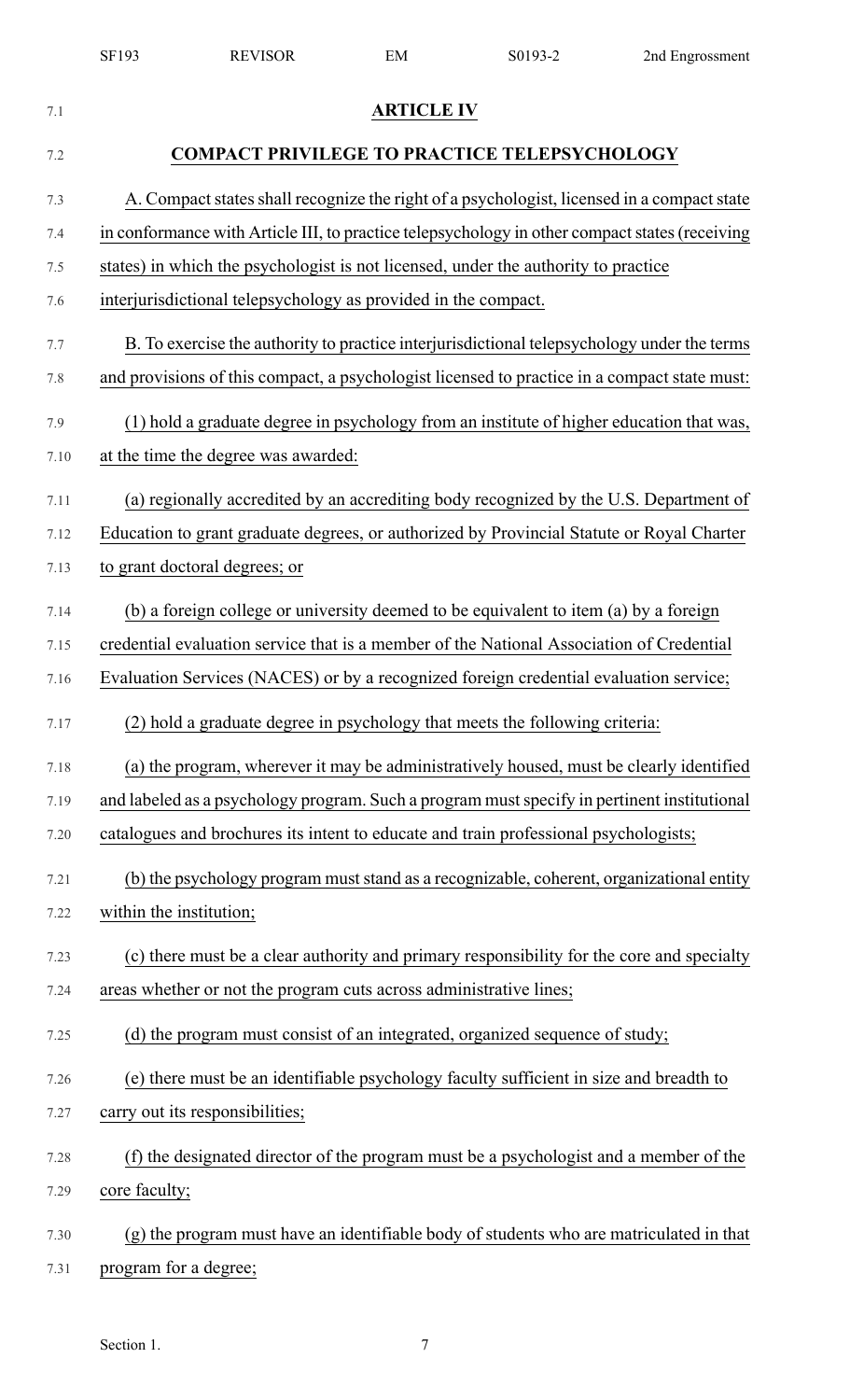|      | SF193           | <b>REVISOR</b>                                                     | EM | S0193-2                                                                                          | 2nd Engrossment |
|------|-----------------|--------------------------------------------------------------------|----|--------------------------------------------------------------------------------------------------|-----------------|
| 8.1  |                 |                                                                    |    | (h) the program must include supervised practicum, internship, or field training                 |                 |
| 8.2  |                 | appropriate to the practice of psychology;                         |    |                                                                                                  |                 |
| 8.3  |                 |                                                                    |    | (i) the curriculum shall encompass a minimum of three academic years of full-time                |                 |
| 8.4  |                 |                                                                    |    | graduate study for doctoral degrees and a minimum of one academic year of full-time              |                 |
| 8.5  |                 | graduate study for a master's degree; and                          |    |                                                                                                  |                 |
| 8.6  |                 |                                                                    |    | (j) the program includes an acceptable residency as defined by the rules of the                  |                 |
| 8.7  | commission;     |                                                                    |    |                                                                                                  |                 |
|      |                 |                                                                    |    |                                                                                                  |                 |
| 8.8  |                 |                                                                    |    | (3) possess a current, full, and unrestricted license to practice psychology in a home           |                 |
| 8.9  |                 | state which is a compact state;                                    |    |                                                                                                  |                 |
| 8.10 |                 |                                                                    |    | (4) have no history of adverse action that violates the rules of the commission;                 |                 |
| 8.11 |                 |                                                                    |    | (5) have no criminal record history reported on an identity history summary that violates        |                 |
| 8.12 |                 | the rules of the commission;                                       |    |                                                                                                  |                 |
| 8.13 |                 | (6) possess a current, active E.Passport;                          |    |                                                                                                  |                 |
| 8.14 |                 |                                                                    |    | (7) provide attestations in regard to areas of intended practice, conformity with standards      |                 |
| 8.15 |                 |                                                                    |    | of practice, competence in telepsychology technology; criminal background; and knowledge         |                 |
| 8.16 |                 |                                                                    |    | and adherence to legal requirements in the home and receiving states, and provide a release      |                 |
| 8.17 |                 |                                                                    |    | of information to allow for primary source verification in a manner specified by the             |                 |
| 8.18 | commission; and |                                                                    |    |                                                                                                  |                 |
| 8.19 |                 | (8) meet other criteria as defined by the rules of the commission. |    |                                                                                                  |                 |
| 8.20 |                 |                                                                    |    | C. The home state maintains authority over the license of any psychologist practicing            |                 |
| 8.21 |                 |                                                                    |    | into a receiving state under the authority to practice interjurisdictional telepsychology.       |                 |
| 8.22 |                 |                                                                    |    | D. A psychologist practicing into a receiving state under the authority to practice              |                 |
| 8.23 |                 |                                                                    |    | interjurisdictional telepsychology will be subject to the receiving state's scope of practice.   |                 |
| 8.24 |                 |                                                                    |    | A receiving state may, in accordance with that state's due process law, limit or revoke a        |                 |
| 8.25 |                 |                                                                    |    | psychologist's authority to practice interjurisdictional telepsychology in the receiving state   |                 |
| 8.26 |                 |                                                                    |    | and may take any other necessary actions under the receiving state's applicable law to protect   |                 |
| 8.27 |                 |                                                                    |    | the health and safety of the receiving state's citizens. If a receiving state takes action, the  |                 |
| 8.28 |                 | state shall promptly notify the home state and the commission.     |    |                                                                                                  |                 |
| 8.29 |                 |                                                                    |    | E. If a psychologist's license in any home state, another compact state, or any authority        |                 |
| 8.30 |                 |                                                                    |    | to practice interjurisdictional telepsychology in any receiving state, is restricted, suspended, |                 |
| 8.31 |                 |                                                                    |    | or otherwise limited, the E.Passport shall be revoked and therefore the psychologist shall       |                 |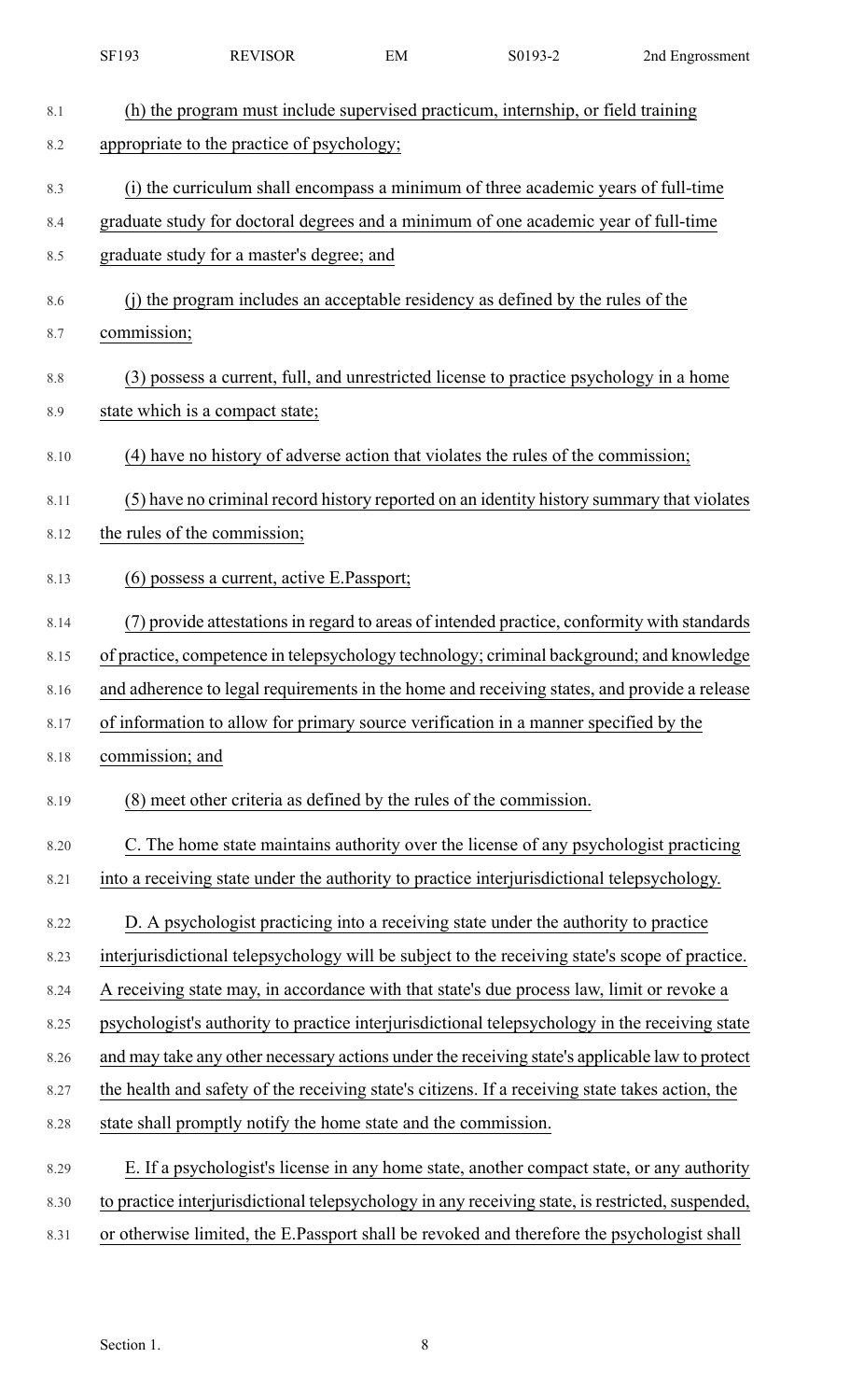|      | SF193                   | <b>REVISOR</b>                                                     | EM               | S0193-2                                                                                       | 2nd Engrossment |
|------|-------------------------|--------------------------------------------------------------------|------------------|-----------------------------------------------------------------------------------------------|-----------------|
| 9.1  |                         |                                                                    |                  | not be eligible to practice telepsychology in a compact state under the authority to practice |                 |
| 9.2  |                         | interjurisdictional telepsychology.                                |                  |                                                                                               |                 |
| 9.3  |                         |                                                                    | <b>ARTICLE V</b> |                                                                                               |                 |
| 9.4  |                         |                                                                    |                  | <b>COMPACT TEMPORARY AUTHORIZATION TO PRACTICE</b>                                            |                 |
|      |                         |                                                                    |                  |                                                                                               |                 |
| 9.5  |                         |                                                                    |                  | A. Compact states shall also recognize the right of a psychologist, licensed in a compact     |                 |
| 9.6  |                         |                                                                    |                  | state in conformance with Article III, to practice temporarily in other compact states or     |                 |
| 9.7  |                         |                                                                    |                  | distant states in which the psychologist is not licensed, as provided in the compact.         |                 |
| 9.8  |                         |                                                                    |                  | B. To exercise the temporary authorization to practice under the terms and provisions         |                 |
| 9.9  |                         |                                                                    |                  | of this compact, a psychologist licensed to practice in a compact state must:                 |                 |
| 9.10 |                         |                                                                    |                  | (1) hold a graduate degree in psychology from an institute of higher education that was,      |                 |
| 9.11 |                         | at the time the degree was awarded:                                |                  |                                                                                               |                 |
| 9.12 |                         |                                                                    |                  | (a) regionally accredited by an accrediting body recognized by the U.S. Department of         |                 |
| 9.13 |                         |                                                                    |                  | Education to grant graduate degrees, or authorized by Provincial Statute or Royal Charter     |                 |
| 9.14 |                         | to grant doctoral degrees; or                                      |                  |                                                                                               |                 |
| 9.15 |                         |                                                                    |                  | (b) a foreign college or university deemed to be equivalent to item (a) by a foreign          |                 |
| 9.16 |                         |                                                                    |                  | credential evaluation service that is a member of the National Association of Credential      |                 |
| 9.17 |                         |                                                                    |                  | Evaluation Services (NACES) or by a recognized foreign credential evaluation service;         |                 |
| 9.18 |                         |                                                                    |                  | (2) hold a graduate degree in psychology that meets the following criteria:                   |                 |
| 9.19 |                         |                                                                    |                  | (a) the program, wherever it may be administratively housed, must be clearly identified       |                 |
| 9.20 |                         |                                                                    |                  | and labeled as a psychology program. Such a program must specify in pertinent institutional   |                 |
| 9.21 |                         |                                                                    |                  | catalogues and brochures its intent to educate and train professional psychologists;          |                 |
| 9.22 |                         |                                                                    |                  | (b) the psychology program must stand as a recognizable, coherent, organizational entity      |                 |
| 9.23 | within the institution; |                                                                    |                  |                                                                                               |                 |
| 9.24 |                         |                                                                    |                  | (c) there must be a clear authority and primary responsibility for the core and specialty     |                 |
| 9.25 |                         | areas whether or not the program cuts across administrative lines; |                  |                                                                                               |                 |
| 9.26 |                         |                                                                    |                  | (d) the program must consist of an integrated, organized sequence of study;                   |                 |
| 9.27 |                         |                                                                    |                  | (e) there must be an identifiable psychology faculty sufficient in size and breadth to        |                 |
| 9.28 |                         | carry out its responsibilities;                                    |                  |                                                                                               |                 |
| 9.29 |                         |                                                                    |                  | (f) the designated director of the program must be a psychologist and a member of the         |                 |
| 9.30 | core faculty;           |                                                                    |                  |                                                                                               |                 |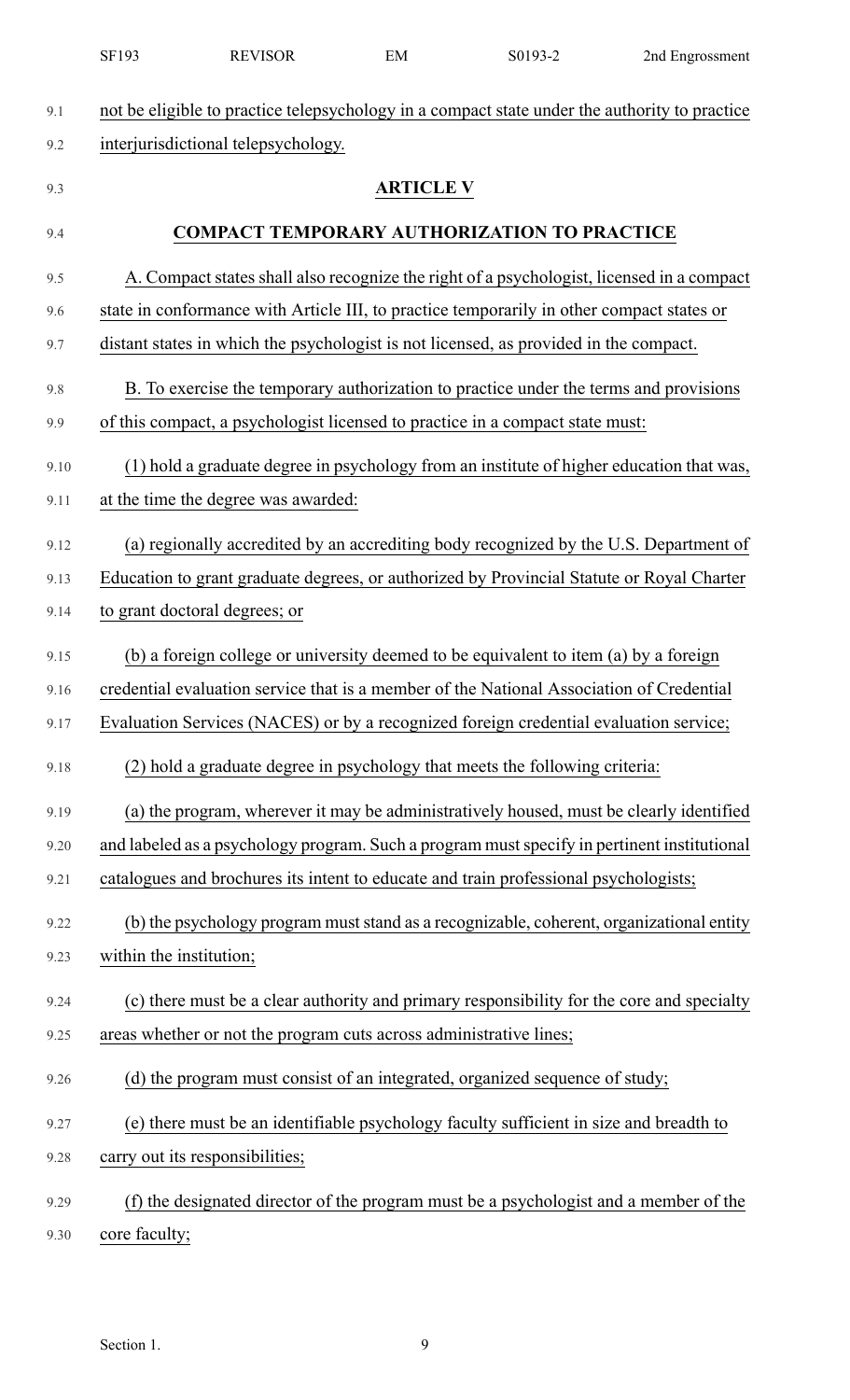|       | SF193                                | <b>REVISOR</b>                                                     | EM | S0193-2                                                                                              | 2nd Engrossment |
|-------|--------------------------------------|--------------------------------------------------------------------|----|------------------------------------------------------------------------------------------------------|-----------------|
| 10.1  |                                      |                                                                    |    | (g) the program must have an identifiable body of students who are matriculated in that              |                 |
| 10.2  | program for a degree;                |                                                                    |    |                                                                                                      |                 |
| 10.3  |                                      |                                                                    |    | (h) the program must include supervised practicum, internship, or field training                     |                 |
| 10.4  |                                      | appropriate to the practice of psychology;                         |    |                                                                                                      |                 |
| 10.5  |                                      |                                                                    |    | (i) the curriculum shall encompass a minimum of three academic years of full-time                    |                 |
| 10.6  |                                      |                                                                    |    | graduate study for doctoral degrees and a minimum of one academic year of full-time                  |                 |
| 10.7  |                                      | graduate study for a master's degree; and                          |    |                                                                                                      |                 |
| 10.8  |                                      |                                                                    |    | (j) the program includes an acceptable residency as defined by the rules of the                      |                 |
| 10.9  | commission;                          |                                                                    |    |                                                                                                      |                 |
| 10.10 |                                      |                                                                    |    | (3) possess a current, full, and unrestricted license to practice psychology in a home               |                 |
| 10.11 |                                      | state which is a compact state;                                    |    |                                                                                                      |                 |
| 10.12 |                                      |                                                                    |    | (4) have no history of adverse action that violate the rules of the commission;                      |                 |
| 10.13 |                                      |                                                                    |    | (5) have no criminal record history that violates the rules of the commission;                       |                 |
| 10.14 | $(6)$ possess a current, active IPC; |                                                                    |    |                                                                                                      |                 |
| 10.15 |                                      |                                                                    |    | (7) provide attestations in regard to areas of intended practice and work experience and             |                 |
| 10.16 |                                      |                                                                    |    | provide a release of information to allow for primary source verification in a manner specified      |                 |
| 10.17 |                                      | by the commission; and                                             |    |                                                                                                      |                 |
| 10.18 |                                      | (8) meet other criteria as defined by the rules of the commission. |    |                                                                                                      |                 |
| 10.19 |                                      |                                                                    |    | C. A psychologist practicing into a distant state under the temporary authorization to               |                 |
| 10.20 |                                      |                                                                    |    | practice shall practice within the scope of practice authorized by the distant state.                |                 |
| 10.21 |                                      |                                                                    |    | D. A psychologist practicing in a distant state under the temporary authorization to                 |                 |
| 10.22 |                                      |                                                                    |    | practice will be subject to the distant state's authority and law. A distant state may, in           |                 |
| 10.23 |                                      |                                                                    |    | accordance with that state's due process law, limit or revoke a psychologist's temporary             |                 |
| 10.24 |                                      |                                                                    |    | authorization to practice in the distant state and may take any other necessary actions under        |                 |
| 10.25 |                                      |                                                                    |    | the distant state's applicable law to protect the health and safety of the distant state's citizens. |                 |
| 10.26 |                                      |                                                                    |    | If a distant state takes action, the state shall promptly notify the home state and the              |                 |
| 10.27 | commission.                          |                                                                    |    |                                                                                                      |                 |
| 10.28 |                                      |                                                                    |    | E. If a psychologist's license in any home state, another compact state, or any temporary            |                 |
| 10.29 |                                      |                                                                    |    | authorization to practice in any distant state, is restricted, suspended, or otherwise limited,      |                 |
| 10.30 |                                      |                                                                    |    | the IPC shall be revoked and the psychologist shall not be eligible to practice in a compact         |                 |
| 10.31 |                                      | state under the temporary authorization to practice.               |    |                                                                                                      |                 |
|       |                                      |                                                                    |    |                                                                                                      |                 |

# 10.32 **ARTICLE VI**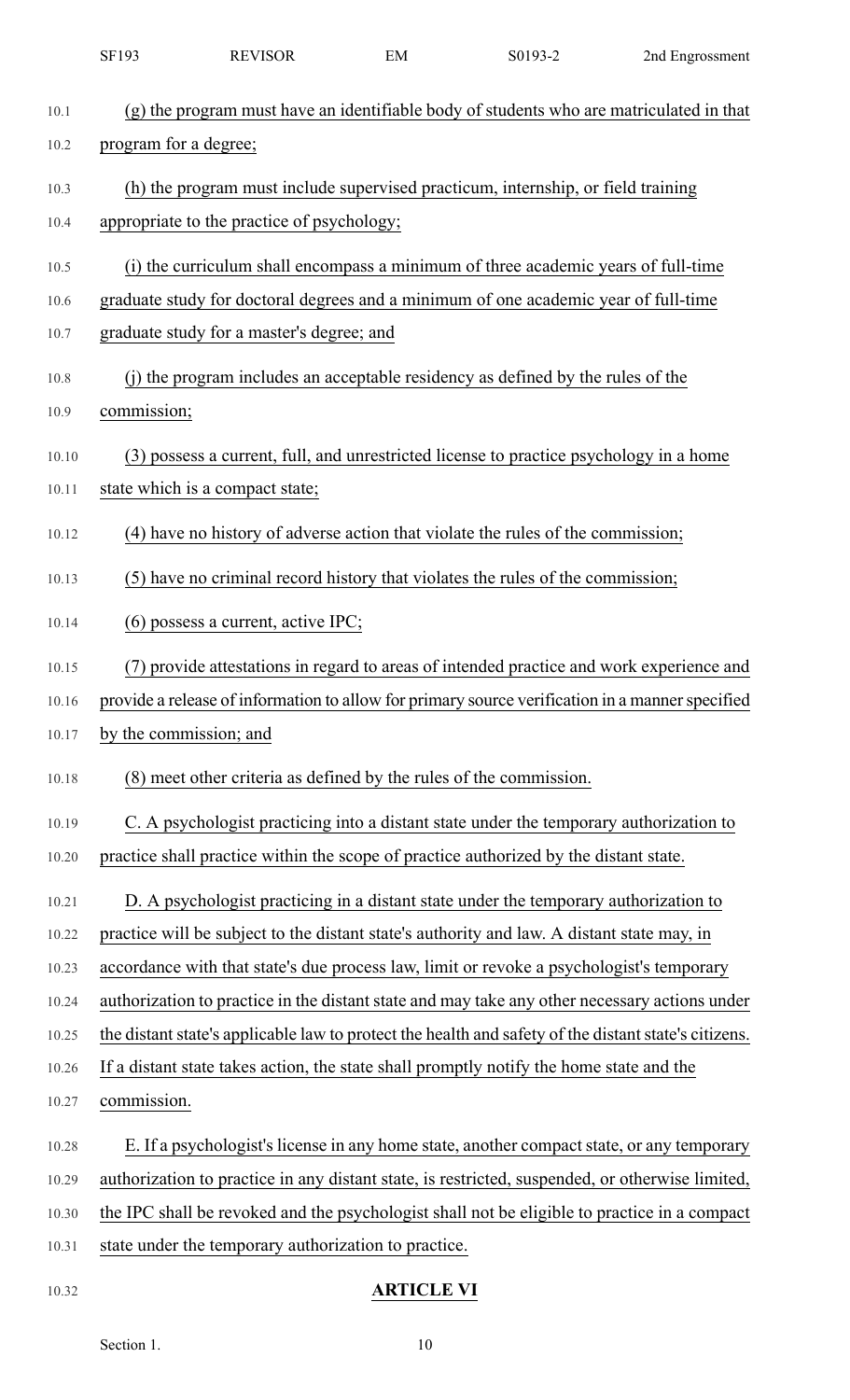|       | SF193                                                                                   | <b>REVISOR</b>                              | EM                     | S0193-2                                                                                       | 2nd Engrossment |  |  |
|-------|-----------------------------------------------------------------------------------------|---------------------------------------------|------------------------|-----------------------------------------------------------------------------------------------|-----------------|--|--|
| 11.1  |                                                                                         |                                             |                        | <b>CONDITIONS OF TELEPSYCHOLOGY PRACTICE IN A RECEIVING STATE</b>                             |                 |  |  |
| 11.2  |                                                                                         |                                             |                        | A psychologist may practice in a receiving state under the authority to practice              |                 |  |  |
| 11.3  | interjurisdictional telepsychology only in the performance of the scope of practice for |                                             |                        |                                                                                               |                 |  |  |
| 11.4  |                                                                                         |                                             |                        | psychology as assigned by an appropriate state psychology regulatory authority, as defined    |                 |  |  |
| 11.5  |                                                                                         |                                             |                        | in the rules of the commission, and under the following circumstances:                        |                 |  |  |
| 11.6  |                                                                                         |                                             |                        | (1) the psychologist initiates a client or patient contact in a home state via                |                 |  |  |
| 11.7  |                                                                                         |                                             |                        | telecommunications technologies with a client or patient in a receiving state; and            |                 |  |  |
| 11.8  |                                                                                         |                                             |                        | (2) according to other conditions regarding telepsychology as determined by rules             |                 |  |  |
| 11.9  |                                                                                         | promulgated by the commission.              |                        |                                                                                               |                 |  |  |
| 11.10 |                                                                                         |                                             | <b>ARTICLE VII</b>     |                                                                                               |                 |  |  |
| 11.11 |                                                                                         |                                             | <b>ADVERSE ACTIONS</b> |                                                                                               |                 |  |  |
| 11.12 |                                                                                         |                                             |                        | A. A home state shall have the power to impose adverse action against a psychologist's        |                 |  |  |
| 11.13 |                                                                                         |                                             |                        | license issued by the home state. A distant state shall have the power to take adverse action |                 |  |  |
| 11.14 |                                                                                         |                                             |                        | on a psychologist's temporary authorization to practice within that distant state.            |                 |  |  |
| 11.15 |                                                                                         |                                             |                        | B. A receiving state may take adverse action on a psychologist's authority to practice        |                 |  |  |
| 11.16 |                                                                                         |                                             |                        | interjurisdictional telepsychology within that receiving state. A home state may take adverse |                 |  |  |
| 11.17 |                                                                                         |                                             |                        | action against a psychologist based on an adverse action taken by a distant state regarding   |                 |  |  |
| 11.18 |                                                                                         | temporary in-person, face-to-face practice. |                        |                                                                                               |                 |  |  |
| 11.19 |                                                                                         |                                             |                        | C. If a home state takes adverse action against a psychologist's license, that psychologist's |                 |  |  |
| 11.20 |                                                                                         |                                             |                        | authority to practice interjurisdictional telepsychology is terminated and the E.Passport is  |                 |  |  |
| 11.21 |                                                                                         |                                             |                        | revoked. Furthermore, that psychologist's temporary authorization to practice is terminated   |                 |  |  |
| 11.22 | and the IPC is revoked.                                                                 |                                             |                        |                                                                                               |                 |  |  |
| 11.23 |                                                                                         |                                             |                        | (1) All home state disciplinary orders which impose adverse action shall be reported to       |                 |  |  |
| 11.24 |                                                                                         |                                             |                        | the commission in accordance with the rules promulgated by the commission. A compact          |                 |  |  |
| 11.25 |                                                                                         |                                             |                        | state shall report adverse actions in accordance with the rules of the commission.            |                 |  |  |
| 11.26 |                                                                                         |                                             |                        | (2) In the event discipline is reported on a psychologist, the psychologist will not be       |                 |  |  |
| 11.27 |                                                                                         |                                             |                        | eligible for telepsychology or temporary in-person, face-to-face practice in accordance with  |                 |  |  |
| 11.28 |                                                                                         | the rules of the commission.                |                        |                                                                                               |                 |  |  |
| 11.29 |                                                                                         |                                             |                        | (3) Other actions may be imposed as determined by the rules promulgated by the                |                 |  |  |
| 11.30 | commission.                                                                             |                                             |                        |                                                                                               |                 |  |  |
| 11.31 |                                                                                         |                                             |                        | D. A home state's psychology regulatory authority shall investigate and take appropriate      |                 |  |  |
| 11.32 |                                                                                         |                                             |                        | action with respect to reported inappropriate conduct engaged in by a licensee which occurred |                 |  |  |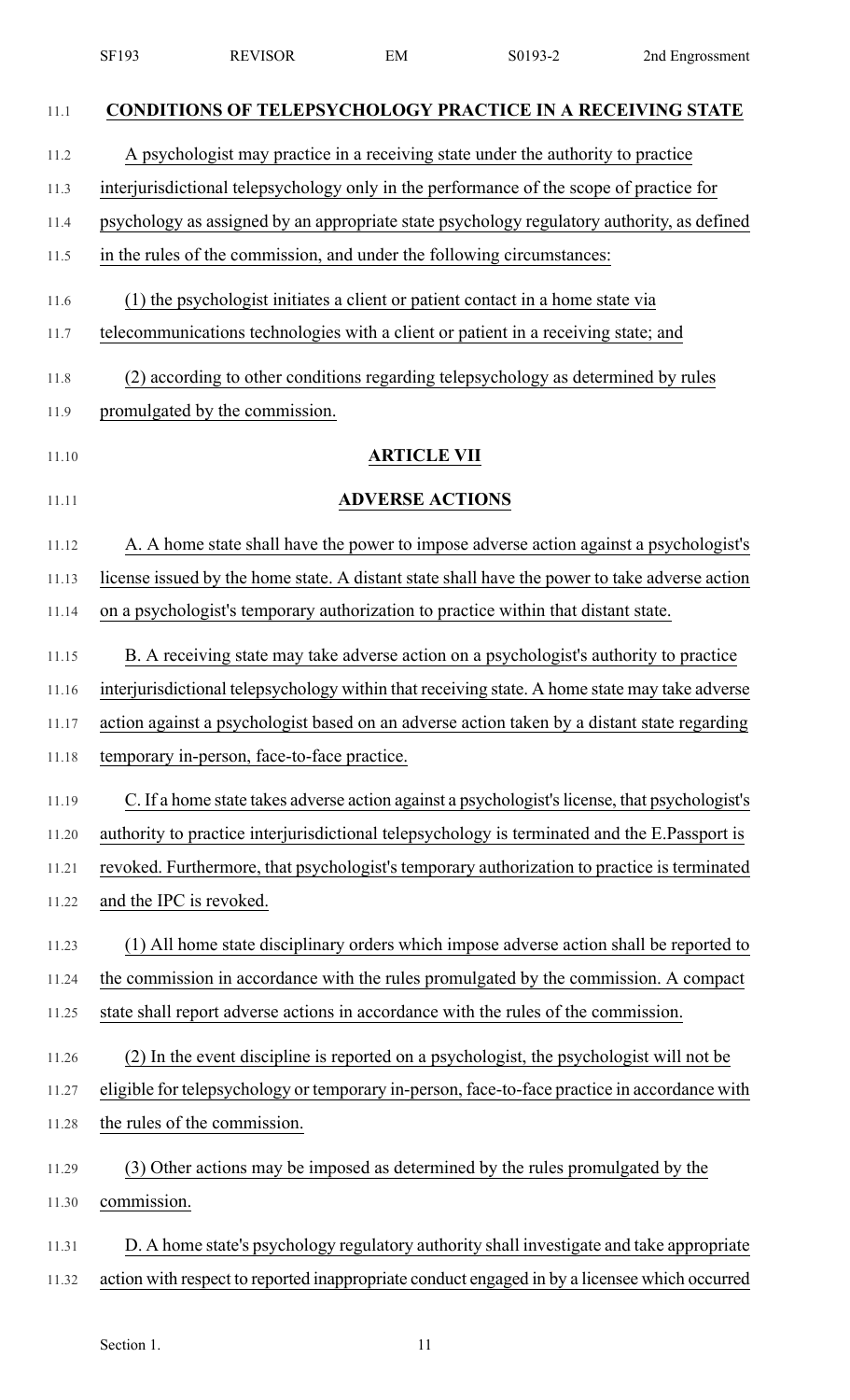|       | SF193 | <b>REVISOR</b>                                                       | EM                  | S0193-2                                                                                        | 2nd Engrossment |
|-------|-------|----------------------------------------------------------------------|---------------------|------------------------------------------------------------------------------------------------|-----------------|
| 12.1  |       |                                                                      |                     | in a receiving state as it would if such conduct had occurred by a licensee within the home    |                 |
| 12.2  |       |                                                                      |                     | state. In such cases, the home state's law shall control in determining any adverse action     |                 |
| 12.3  |       | against a psychologist's license.                                    |                     |                                                                                                |                 |
| 12.4  |       |                                                                      |                     | E. A distant state's psychology regulatory authority shall investigate and take appropriate    |                 |
| 12.5  |       |                                                                      |                     | action with respect to reported inappropriate conduct engaged in by a psychologist practicing  |                 |
| 12.6  |       |                                                                      |                     | under temporary authorization to practice which occurred in that distant state as it would if  |                 |
| 12.7  |       |                                                                      |                     | such conduct had occurred by a licensee within the home state. In such cases, the distant      |                 |
| 12.8  |       |                                                                      |                     | state's law shall control in determining any adverse action against a psychologist's temporary |                 |
| 12.9  |       | authorization to practice.                                           |                     |                                                                                                |                 |
| 12.10 |       |                                                                      |                     | F. Nothing in this compact shall override a compact state's decision that a psychologist's     |                 |
| 12.11 |       |                                                                      |                     | participation in an alternative program may be used in lieu of adverse action and that such    |                 |
| 12.12 |       |                                                                      |                     | participation shall remain nonpublic if required by the compact state's law. Compact states    |                 |
| 12.13 |       |                                                                      |                     | must require psychologists who enter any alternative programs to not provide telepsychology    |                 |
| 12.14 |       |                                                                      |                     | services under the authority to practice interjurisdictional telepsychology or provide         |                 |
| 12.15 |       |                                                                      |                     | temporary psychological services under the temporary authorization to practice in any other    |                 |
| 12.16 |       | compact state during the term of the alternative program.            |                     |                                                                                                |                 |
| 12.17 |       |                                                                      |                     | G. No other judicial or administrative remedies shall be available to a psychologist in        |                 |
| 12.18 |       |                                                                      |                     | the event a compact state imposes an adverse action pursuant to paragraph C.                   |                 |
| 12.19 |       |                                                                      | <b>ARTICLE VIII</b> |                                                                                                |                 |
| 12.20 |       |                                                                      |                     | ADDITIONAL AUTHORITIES INVESTED IN A COMPACT STATE'S                                           |                 |
| 12.21 |       |                                                                      |                     | PSYCHOLOGY REGULATORY AUTHORITY                                                                |                 |
| 12.22 |       |                                                                      |                     | A. In addition to any other powers granted under state law, a compact state's psychology       |                 |
| 12.23 |       | regulatory authority shall have the authority under this compact to: |                     |                                                                                                |                 |
| 12.24 |       |                                                                      |                     | (1) issue subpoenas, for both hearings and investigations, which require the attendance        |                 |
| 12.25 |       |                                                                      |                     | and testimony of witnesses and the production of evidence. Subpoenas issued by a compact       |                 |
| 12.26 |       |                                                                      |                     | state's psychology regulatory authority for the attendance and testimony of witnesses, and     |                 |
| 12.27 |       |                                                                      |                     | the production of evidence from another compact state shall be enforced in the latter state    |                 |
| 12.28 |       |                                                                      |                     | by any court of competent jurisdiction, according to that court's practice and procedure in    |                 |
| 12.29 |       |                                                                      |                     | considering subpoenas issued in its own proceedings. The issuing state psychology regulatory   |                 |
| 12.30 |       |                                                                      |                     | authority shall pay any witness fees, travel expenses, mileage, and other fees required by     |                 |
| 12.31 |       |                                                                      |                     | the service statutes of the state where the witnesses or evidence are located; and             |                 |
| 12.32 |       |                                                                      |                     | (2) issue cease and desist or injunctive relief orders to revoke a psychologist's authority    |                 |

12.33 to practice interjurisdictional telepsychology or temporary authorization to practice.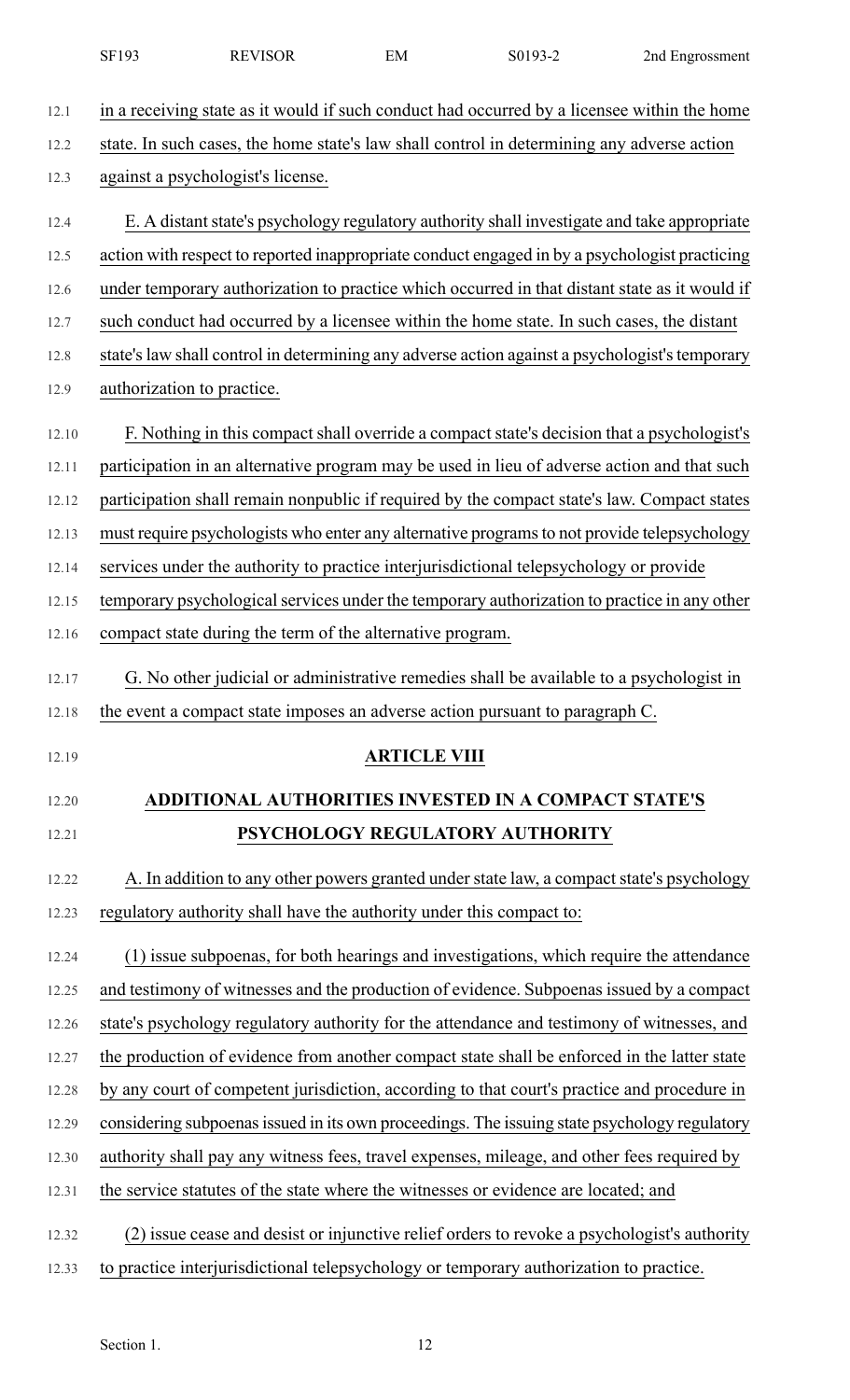| SF193<br><b>REVISOR</b> | $\sim$<br>EМ | 20102 C<br>301<br>-וי | 2nd Engrossment |
|-------------------------|--------------|-----------------------|-----------------|
|-------------------------|--------------|-----------------------|-----------------|

| 13.1  | B. During the course of any investigation, a psychologist may not change the                  |
|-------|-----------------------------------------------------------------------------------------------|
| 13.2  | psychologist's home state licensure. A home state psychology regulatory authority is          |
| 13.3  | authorized to complete any pending investigations of a psychologist and to take any actions   |
| 13.4  | appropriate under its law. The home state psychology regulatory authority shall promptly      |
| 13.5  | report the conclusions of such investigations to the commission. Once an investigation has    |
| 13.6  | been completed, and pending the outcome of the investigation, the psychologist may change     |
| 13.7  | the psychologist's home state licensure. The commission shall promptly notify the new         |
| 13.8  | home state of any such decisions as provided in the rules of the commission. All information  |
| 13.9  | provided to the commission or distributed by compact states pursuant to the psychologist      |
| 13.10 | shall be confidential, filed under seal, and used for investigatory or disciplinary matters.  |
| 13.11 | The commission may create additional rules for mandated or discretionary sharing of           |
| 13.12 | information by compact states.                                                                |
| 13.13 | <b>ARTICLE IX</b>                                                                             |
| 13.14 | <b>COORDINATED LICENSURE INFORMATION SYSTEM</b>                                               |
|       |                                                                                               |
| 13.15 | A. The commission shall provide for the development and maintenance of a coordinated          |
| 13.16 | licensure information system, coordinated database, and reporting system containing licensure |
| 13.17 | and disciplinary action information on all psychologists to whom this compact is applicable   |
| 13.18 | in all compact states as defined by the rules of the commission.                              |
| 13.19 | B. Notwithstanding any other provision of state law to the contrary, a compact state          |
| 13.20 | shall submit a uniform data set to the coordinated database on all licensees as required by   |
| 13.21 | the rules of the commission, including:                                                       |
| 13.22 | (1) identifying information;                                                                  |
| 13.23 | (2) licensure data;                                                                           |
| 13.24 | (3) significant investigatory information;                                                    |
| 13.25 | (4) adverse actions against a psychologist's license;                                         |
| 13.26 | (5) an indicator that a psychologist's authority to practice interjurisdictional              |
| 13.27 | telepsychology and temporary authorization to practice is revoked;                            |
| 13.28 | (6) nonconfidential information related to alternative program participation information;     |
| 13.29 | any denial of application for licensure and the reasons for the denial; and                   |
| 13.30 | (8) other information which may facilitate the administration of this compact, as             |
| 13.31 | determined by the rules of the commission.                                                    |
|       |                                                                                               |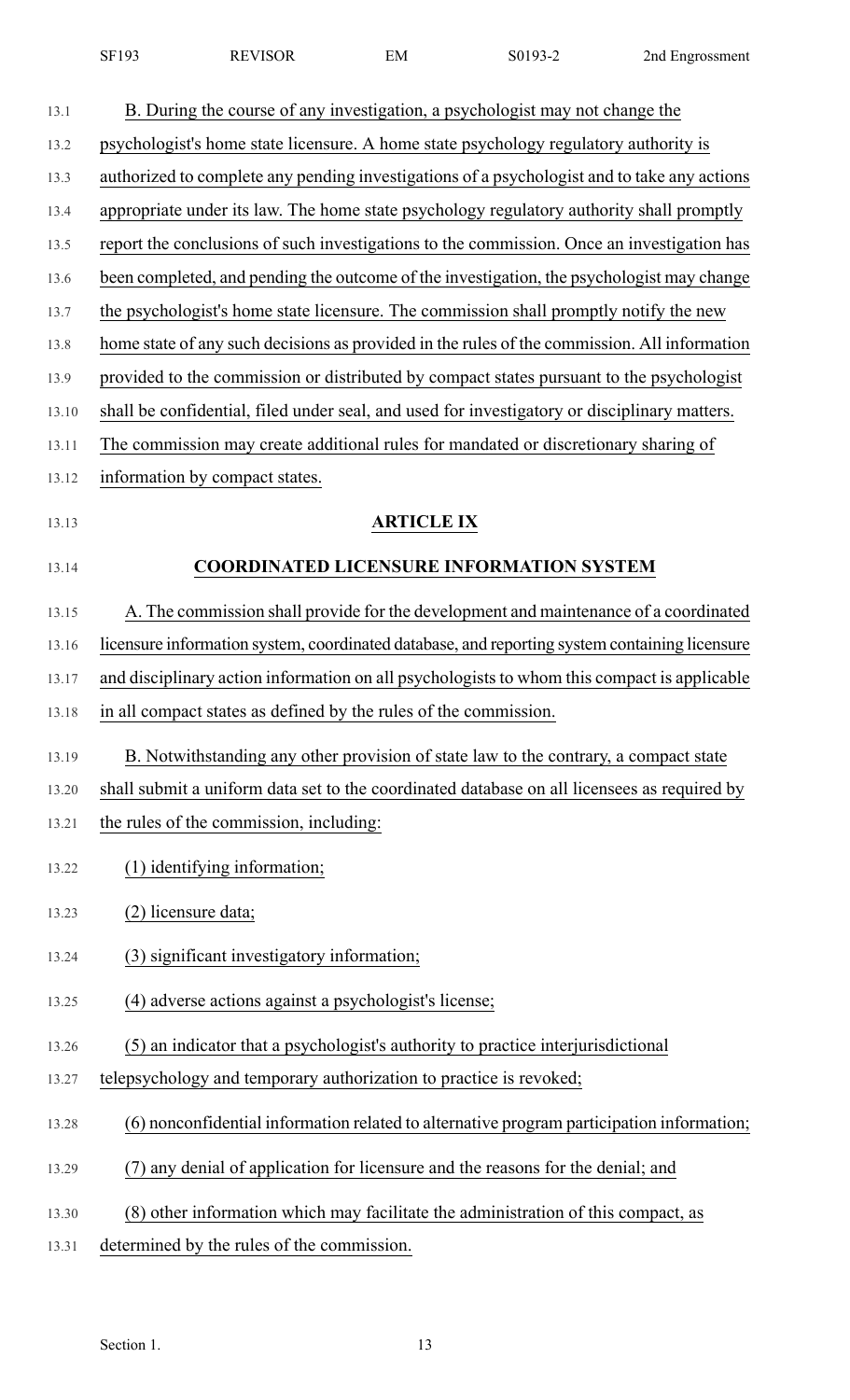|       | SF193            | <b>REVISOR</b>                                                                                    | EM                | S0193-2 | 2nd Engrossment |
|-------|------------------|---------------------------------------------------------------------------------------------------|-------------------|---------|-----------------|
| 14.1  |                  | C. The coordinated database administrator shall promptly notify all compact states of             |                   |         |                 |
| 14.2  |                  | any adverse action taken against or significant investigative information on any licensee in      |                   |         |                 |
| 14.3  | a compact state. |                                                                                                   |                   |         |                 |
| 14.4  |                  | D. Compact states reporting information to the coordinated database may designate                 |                   |         |                 |
| 14.5  |                  | information that may not be shared with the public without the express permission of the          |                   |         |                 |
| 14.6  |                  | compact state reporting the information.                                                          |                   |         |                 |
| 14.7  |                  | E. Any information submitted to the coordinated database that is subsequently required            |                   |         |                 |
| 14.8  |                  | to be expunged by the law of the compact state reporting the information shall be removed         |                   |         |                 |
|       |                  |                                                                                                   |                   |         |                 |
| 14.9  |                  | from the coordinated database.                                                                    |                   |         |                 |
| 14.10 |                  |                                                                                                   | <b>ARTICLE X</b>  |         |                 |
| 14.11 |                  | ESTABLISHMENT OF THE PSYCHOLOGY INTERJURISDICTIONAL COMPACT                                       |                   |         |                 |
| 14.12 |                  |                                                                                                   | <b>COMMISSION</b> |         |                 |
| 14.13 |                  | A. The compact states hereby create and establish a joint public agency known as the              |                   |         |                 |
| 14.14 |                  | Psychology Interjurisdictional Compact Commission.                                                |                   |         |                 |
| 14.15 |                  | The commission is a body politic and an instrumentality of the compact states.                    |                   |         |                 |
| 14.16 |                  | (2) Venue is proper and judicial proceedings by or against the commission shall be                |                   |         |                 |
| 14.17 |                  | brought solely and exclusively in a court of competent jurisdiction where the principal office    |                   |         |                 |
| 14.18 |                  | of the commission is located. The commission may waive venue and jurisdictional defenses          |                   |         |                 |
| 14.19 |                  | to the extent it adopts or consents to participate in alternative dispute resolution proceedings. |                   |         |                 |
| 14.20 |                  | (3) Nothing in this compact shall be construed to be a waiver of sovereign immunity.              |                   |         |                 |
| 14.21 |                  | B. Membership, voting, and meetings:                                                              |                   |         |                 |
| 14.22 |                  | (1) The commission shall consist of one voting representative appointed by each compact           |                   |         |                 |
| 14.23 |                  | state who shall serve as that state's commissioner. The state psychology regulatory authority     |                   |         |                 |
| 14.24 |                  | shall appoint its delegate. This delegate shall be empowered to act on behalf of the compact      |                   |         |                 |
| 14.25 |                  | state. This delegate shall be limited to:                                                         |                   |         |                 |
| 14.26 |                  | (a) executive director, executive secretary, or similar executive;                                |                   |         |                 |
| 14.27 |                  | (b) current member of the state psychology regulatory authority of a compact state; or            |                   |         |                 |
| 14.28 |                  | (c) designee empowered with the appropriate delegate authority to act on behalf of the            |                   |         |                 |
| 14.29 | compact state.   |                                                                                                   |                   |         |                 |
| 14.30 |                  | (2) Any commissioner may be removed or suspended from office as provided by the                   |                   |         |                 |
| 14.31 |                  | law of the state from which the commissioner is appointed. Any vacancy occurring in the           |                   |         |                 |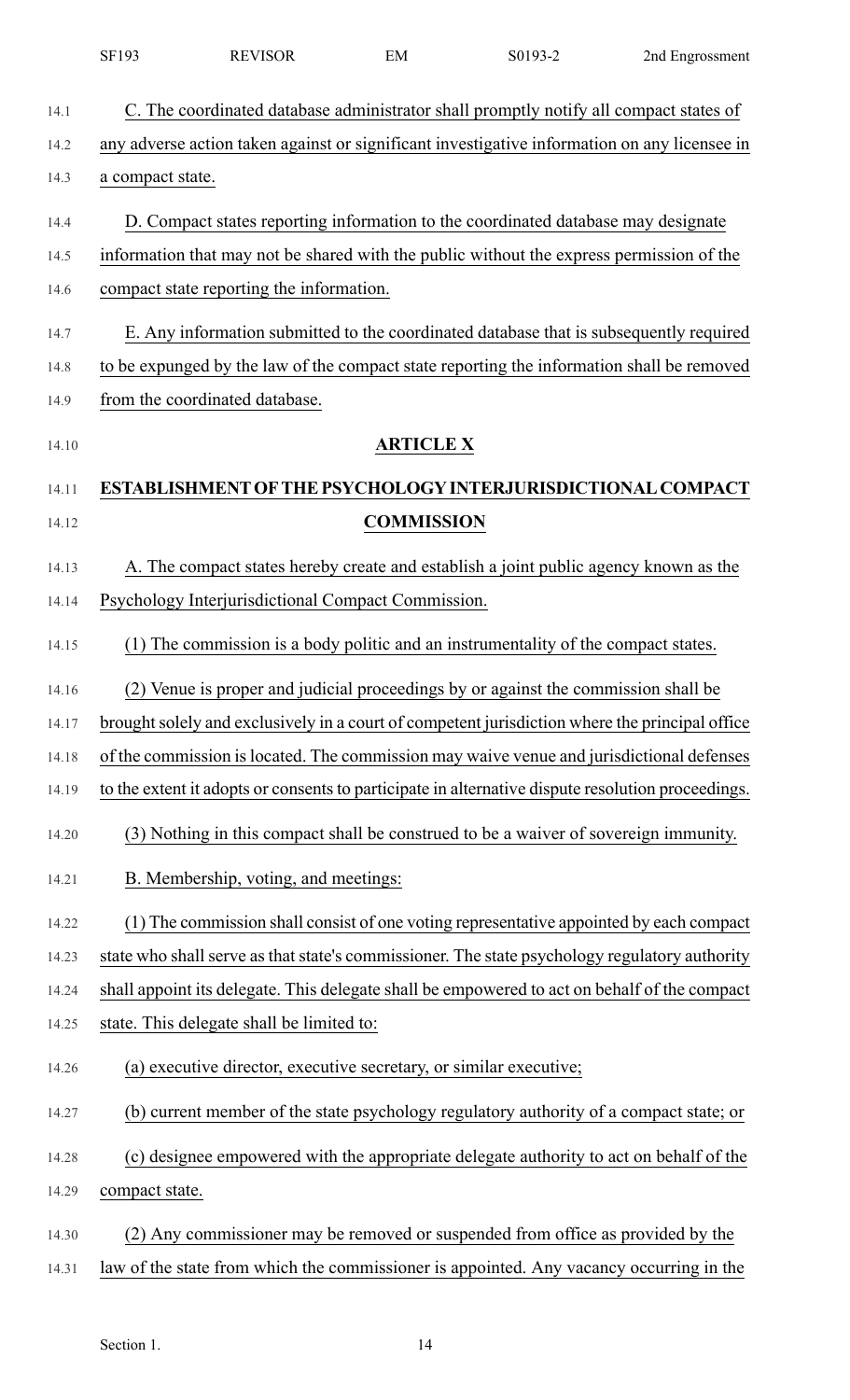|       | SF193            | <b>REVISOR</b>                                            | EM | S0193-2                                                                                    | 2nd Engrossment                                                                                 |
|-------|------------------|-----------------------------------------------------------|----|--------------------------------------------------------------------------------------------|-------------------------------------------------------------------------------------------------|
| 15.1  |                  |                                                           |    | commission shall be filled in accordance with the laws of the compact state in which the   |                                                                                                 |
| 15.2  | vacancy exists.  |                                                           |    |                                                                                            |                                                                                                 |
| 15.3  |                  |                                                           |    |                                                                                            | (3) Each commissioner shall be entitled to one vote with regard to the promulgation of          |
| 15.4  |                  |                                                           |    | rules and creation of bylaws and shall otherwise have an opportunity to participate in the |                                                                                                 |
| 15.5  |                  |                                                           |    | business and affairs of the commission. A commissioner shall vote in person or by other    |                                                                                                 |
| 15.6  |                  |                                                           |    |                                                                                            | means as provided in the bylaws. The bylaws may provide for commissioners' participation        |
| 15.7  |                  | in meetings by telephone or other means of communication. |    |                                                                                            |                                                                                                 |
| 15.8  |                  |                                                           |    | (4) The commission shall meet at least once during each calendar year. Additional          |                                                                                                 |
| 15.9  |                  | meetings shall be held as set forth in the bylaws.        |    |                                                                                            |                                                                                                 |
| 15.10 |                  |                                                           |    |                                                                                            | (5) All meetings shall be open to the public, and public notice of meetings shall be given      |
| 15.11 |                  |                                                           |    | in the same manner as required under the rulemaking provisions in Article XI.              |                                                                                                 |
| 15.12 |                  |                                                           |    | (6) The commission may convene in a closed, nonpublic meeting if the commission            |                                                                                                 |
| 15.13 | must discuss:    |                                                           |    |                                                                                            |                                                                                                 |
| 15.14 |                  |                                                           |    | (a) non-compliance of a compact state with its obligations under the compact;              |                                                                                                 |
| 15.15 |                  |                                                           |    | (b) employment, compensation, discipline, or other personnel matters, practices or         |                                                                                                 |
| 15.16 |                  |                                                           |    |                                                                                            | procedures related to specific employees, or other matters related to the commission's internal |
| 15.17 |                  | personnel practices and procedures;                       |    |                                                                                            |                                                                                                 |
| 15.18 |                  |                                                           |    | (c) current, threatened, or reasonably anticipated litigation against the commission;      |                                                                                                 |
| 15.19 |                  |                                                           |    | (d) negotiation of contracts for the purchase or sale of goods, services, or real estate;  |                                                                                                 |
| 15.20 |                  |                                                           |    | (e) accusation against any person of a crime or formally censuring any person;             |                                                                                                 |
| 15.21 |                  |                                                           |    |                                                                                            | (f) disclosure of trade secrets or commercial or financial information which is privileged      |
| 15.22 | or confidential; |                                                           |    |                                                                                            |                                                                                                 |
| 15.23 |                  |                                                           |    |                                                                                            | (g) disclosure of information of a personal nature where disclosure would constitute a          |
| 15.24 |                  | clearly unwarranted invasion of personal privacy;         |    |                                                                                            |                                                                                                 |
| 15.25 |                  |                                                           |    | (h) disclosure of investigatory records compiled for law enforcement purposes;             |                                                                                                 |
| 15.26 |                  |                                                           |    |                                                                                            | (i) disclosure of information related to any investigatory reports prepared by or on behalf     |
| 15.27 |                  |                                                           |    | of or for use of the commission or other committee charged with responsibility for         |                                                                                                 |
| 15.28 |                  |                                                           |    | investigation or determination of compliance issues pursuant to the compact; or            |                                                                                                 |
| 15.29 |                  |                                                           |    | (i) matters specifically exempted from disclosure by federal and state statute.            |                                                                                                 |
| 15.30 |                  |                                                           |    | (7) If a meeting, or portion of a meeting, is closed pursuant to this provision, the       |                                                                                                 |
| 15.31 |                  |                                                           |    | commission's legal counsel or designee shall certify that the meeting may be closed and    |                                                                                                 |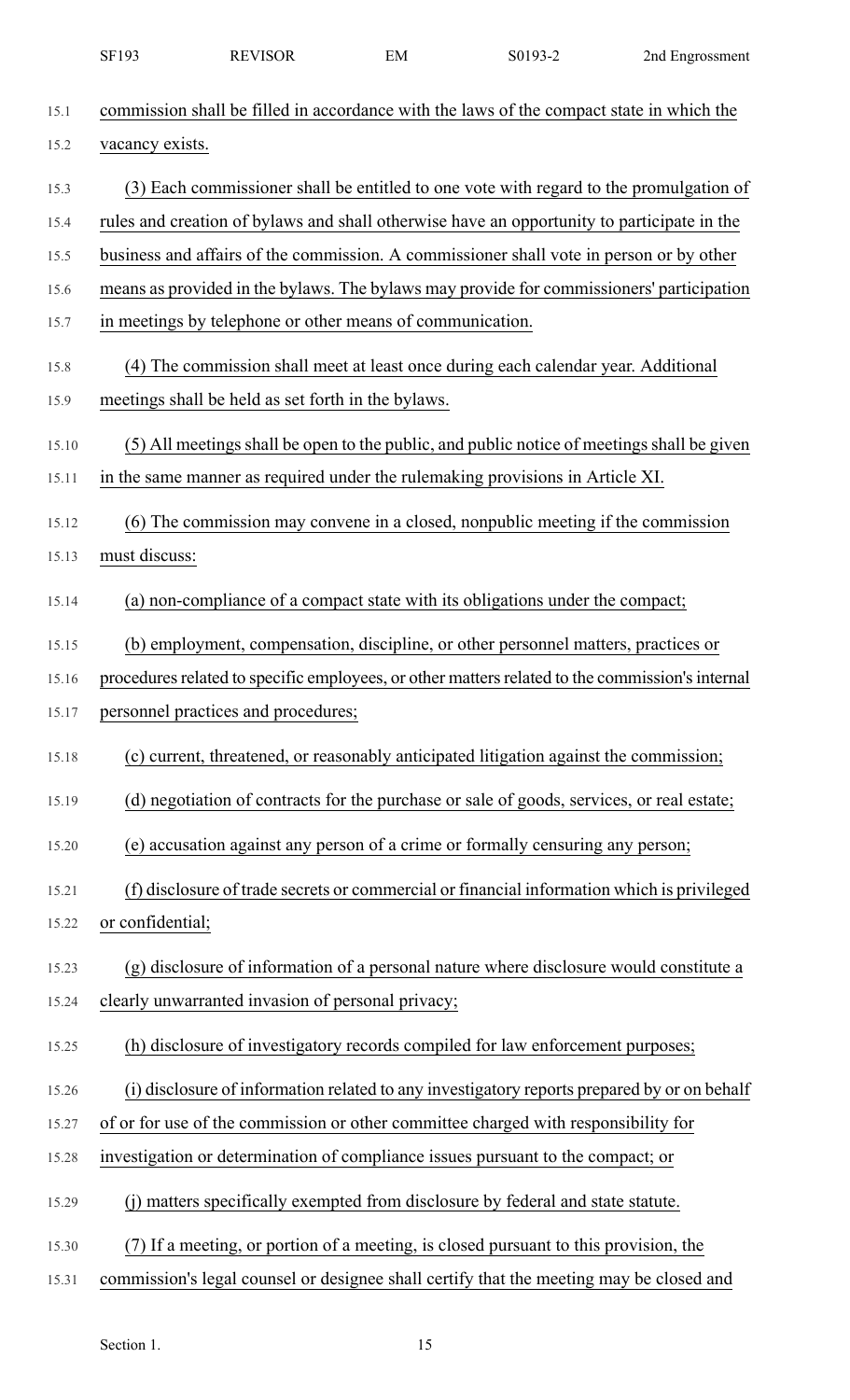| SF193 | <b>REVISOR</b> | EМ | S0193-2 | 2nd Engrossment |
|-------|----------------|----|---------|-----------------|
|-------|----------------|----|---------|-----------------|

| 16.1  | shall reference each relevant exempting provision. The commission shall keep minutes              |
|-------|---------------------------------------------------------------------------------------------------|
| 16.2  | which fully and clearly describe all matters discussed in a meeting and shall provide a full      |
| 16.3  | and accurate summary of actions taken by any person participating in the meeting and the          |
| 16.4  | reasons therefore, including a description of the views expressed. All documents considered       |
| 16.5  | in connection with an action shall be identified in such minutes. All minutes and documents       |
| 16.6  | of a closed meeting shall remain under seal, subject to release only by a majority vote of        |
| 16.7  | the commission or order of a court of competent jurisdiction.                                     |
| 16.8  | C. The commission shall, by a majority vote of the commissioners, prescribe bylaws                |
| 16.9  | and rules to govern its conduct as may be necessary or appropriate to carry out the purposes      |
| 16.10 | and exercise the powers of the compact, including but not limited to:                             |
| 16.11 | (1) establishing the fiscal year of the commission;                                               |
| 16.12 | (2) providing reasonable standards and procedures:                                                |
| 16.13 | (a) for the establishment and meetings of other committees; and                                   |
| 16.14 | (b) governing any general or specific delegation of any authority or function of the              |
| 16.15 | commission;                                                                                       |
| 16.16 | (3) providing reasonable procedures for calling and conducting meetings of the                    |
| 16.17 | commission, ensuring reasonable advance notice of all meetings and providing an opportunity       |
| 16.18 | for attendance of such meetings by interested parties, with enumerated exceptions designed        |
| 16.19 | to protect the public's interest, the privacy of individuals of such proceedings, and proprietary |
| 16.20 | information, including trade secrets. The commission may meet in closed session only after        |
| 16.21 | a majority of the commissioners vote to close a meeting to the public in whole or in part.        |
| 16.22 | As soon as practicable, the commission must make public a copy of the vote to close the           |
| 16.23 | meeting revealing the vote of each commissioner with no proxy votes allowed;                      |
| 16.24 | (4) establishing the titles, duties, authority, and reasonable procedures for the election        |
| 16.25 | of the officers of the commission;                                                                |
| 16.26 | (5) providing reasonable standards and procedures for the establishment of the personnel          |
| 16.27 | policies and programs of the commission. Notwithstanding any civil service or other similar       |
| 16.28 | law of any compact state, the bylaws shall exclusively govern the personnel policies and          |
| 16.29 | programs of the commission;                                                                       |
| 16.30 | (6) promulgating a code of ethics to address permissible and prohibited activities of             |
| 16.31 | commission members and employees;                                                                 |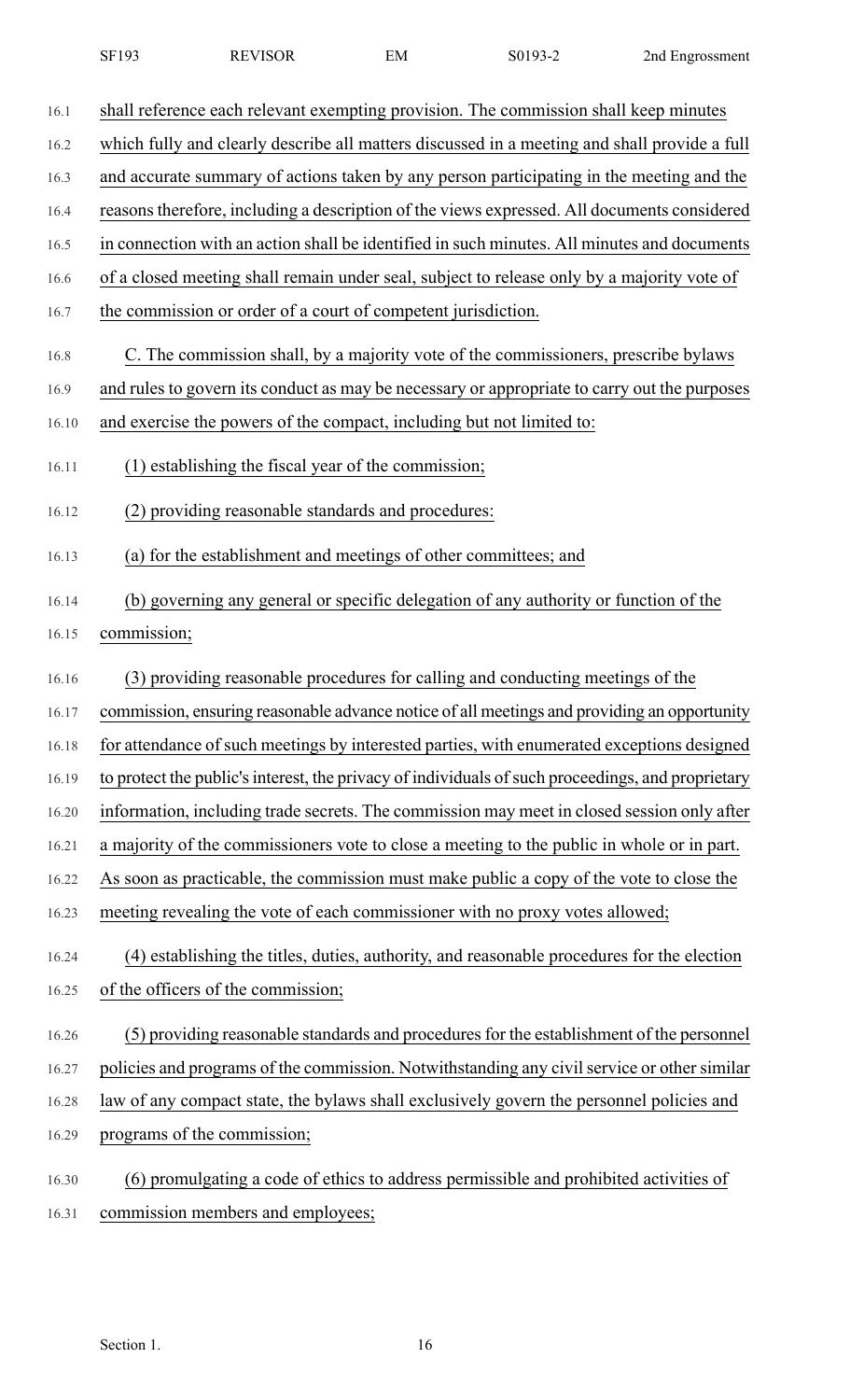|       | SF193                                                                | <b>REVISOR</b> | EM                                                 | S0193-2                                                                                        | 2nd Engrossment |
|-------|----------------------------------------------------------------------|----------------|----------------------------------------------------|------------------------------------------------------------------------------------------------|-----------------|
| 17.1  |                                                                      |                |                                                    | (7) providing a mechanism for concluding the operations of the commission and the              |                 |
| 17.2  |                                                                      |                |                                                    | equitable disposition of any surplus funds that may exist after the termination of the compact |                 |
| 17.3  | after the payment and reserving of all of its debts and obligations; |                |                                                    |                                                                                                |                 |
| 17.4  |                                                                      |                |                                                    | (8) the commission shall publish its bylaws in a convenient form and file a copy thereof       |                 |
| 17.5  |                                                                      |                |                                                    | and a copy of any amendment thereto, with the appropriate agency or officer in each of the     |                 |
| 17.6  | compact states;                                                      |                |                                                    |                                                                                                |                 |
| 17.7  |                                                                      |                |                                                    | (9) the commission shall maintain its financial records in accordance with the bylaws;         |                 |
| 17.8  | and                                                                  |                |                                                    |                                                                                                |                 |
| 17.9  |                                                                      |                |                                                    | (10) the commission shall meet and take such actions as are consistent with the provisions     |                 |
| 17.10 | of this compact and the bylaws.                                      |                |                                                    |                                                                                                |                 |
| 17.11 |                                                                      |                | D. The commission shall have the following powers: |                                                                                                |                 |
| 17.12 |                                                                      |                |                                                    | (1) the authority to promulgate uniform rules to facilitate and coordinate implementation      |                 |
| 17.13 |                                                                      |                |                                                    | and administration of this compact. The rules shall have the force and effect of law and       |                 |
| 17.14 | shall be binding in all compact states;                              |                |                                                    |                                                                                                |                 |
| 17.15 |                                                                      |                |                                                    | (2) to bring and prosecute legal proceedings or actions in the name of the commission,         |                 |
| 17.16 |                                                                      |                |                                                    | provided that the standing of any state psychology regulatory authority or other regulatory    |                 |
| 17.17 |                                                                      |                |                                                    | body responsible for psychology licensure to sue or be sued under applicable law shall not     |                 |
| 17.18 | be affected;                                                         |                |                                                    |                                                                                                |                 |
| 17.19 |                                                                      |                | (3) to purchase and maintain insurance and bonds;  |                                                                                                |                 |
| 17.20 |                                                                      |                |                                                    | (4) to borrow, accept, or contract for services of personnel, including but not limited to     |                 |
| 17.21 | employees of a compact state;                                        |                |                                                    |                                                                                                |                 |
| 17.22 |                                                                      |                |                                                    | (5) to hire employees, elect or appoint officers, fix compensation, define duties, grant       |                 |
| 17.23 |                                                                      |                |                                                    | such individuals appropriate authority to carry out the purposes of the compact, and establish |                 |
| 17.24 |                                                                      |                |                                                    | the commission's personnel policies and programs relating to conflicts of interest,            |                 |
| 17.25 | qualifications of personnel, and other related personnel matters;    |                |                                                    |                                                                                                |                 |
| 17.26 |                                                                      |                |                                                    | (6) to accept any and all appropriate donations and grants of money; donations of              |                 |
| 17.27 |                                                                      |                |                                                    | equipment, supplies, materials, and services; and receive, utilize, and dispose of the same    |                 |
| 17.28 |                                                                      |                |                                                    | provided that at all times the commission shall strive to avoid any appearance of impropriety  |                 |
| 17.29 | or conflict of interest;                                             |                |                                                    |                                                                                                |                 |
| 17.30 |                                                                      |                |                                                    | (7) to lease, purchase, accept appropriate gifts or donations of, or otherwise to own,         |                 |
| 17.31 |                                                                      |                |                                                    | hold, improve, or use any property, real, personal, or mixed; provided that at all times the   |                 |
| 17.32 | commission shall strive to avoid any appearance of impropriety;      |                |                                                    |                                                                                                |                 |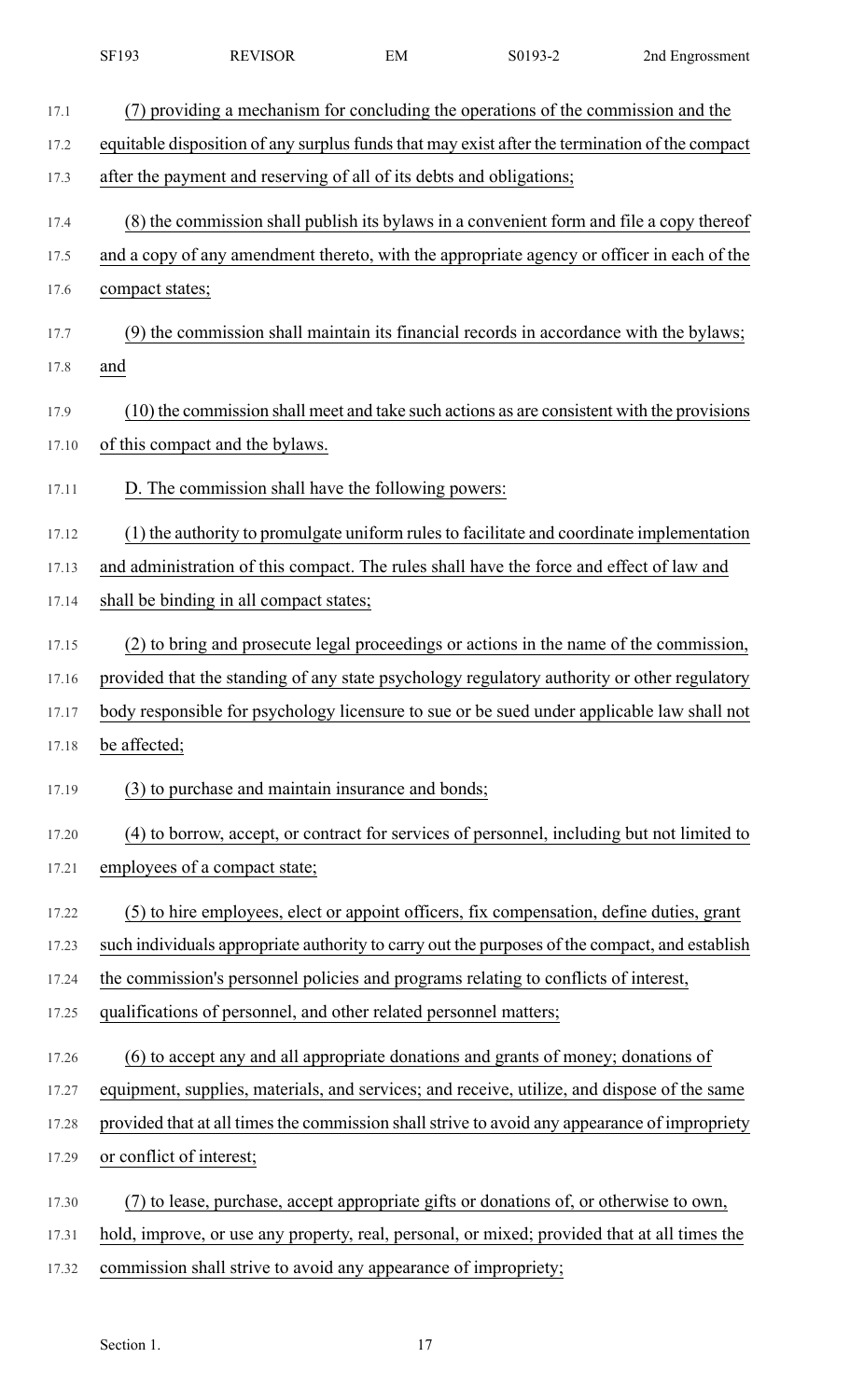|       | SF193                  | <b>REVISOR</b>                                                      | EM | S0193-2                                                                                        | 2nd Engrossment |
|-------|------------------------|---------------------------------------------------------------------|----|------------------------------------------------------------------------------------------------|-----------------|
| 18.1  |                        |                                                                     |    | (8) to sell, convey, mortgage, pledge, lease, exchange, abandon, or otherwise dispose          |                 |
| 18.2  |                        | of any property, real, personal, or mixed;                          |    |                                                                                                |                 |
| 18.3  |                        | (9) to establish a budget and make expenditures;                    |    |                                                                                                |                 |
| 18.4  |                        | $(10)$ to borrow money;                                             |    |                                                                                                |                 |
| 18.5  |                        |                                                                     |    | (11) to appoint committees, including advisory committees comprised of members, state          |                 |
| 18.6  |                        |                                                                     |    | regulators, state legislators or their representatives, and consumer representatives, and such |                 |
| 18.7  |                        |                                                                     |    | other interested persons as may be designated in this compact and the bylaws;                  |                 |
| 18.8  |                        |                                                                     |    | (12) to provide and receive information from, and to cooperate with, law enforcement           |                 |
| 18.9  | agencies;              |                                                                     |    |                                                                                                |                 |
| 18.10 |                        | (13) to adopt and use an official seal; and                         |    |                                                                                                |                 |
| 18.11 |                        |                                                                     |    | (14) to perform such other functions as may be necessary or appropriate to achieve the         |                 |
| 18.12 |                        |                                                                     |    | purposes of this compact consistent with the state regulation of psychology licensure,         |                 |
| 18.13 |                        |                                                                     |    | temporary in-person, face-to-face practice, and telepsychology practice.                       |                 |
| 18.14 |                        | E. The Executive Board:                                             |    |                                                                                                |                 |
| 18.15 |                        |                                                                     |    | The elected officers shall serve as the Executive Board, which shall have the power to         |                 |
| 18.16 |                        |                                                                     |    | act on behalf of the commission according to the terms of this compact.                        |                 |
| 18.17 |                        | (1) The Executive Board shall be comprised of six members:          |    |                                                                                                |                 |
| 18.18 |                        |                                                                     |    | (a) five voting members who are elected by the commission from the current membership          |                 |
| 18.19 | of the commission; and |                                                                     |    |                                                                                                |                 |
| 18.20 |                        |                                                                     |    | (b) one ex-officio, nonvoting member from the recognized membership organization               |                 |
| 18.21 |                        | composed of state and provincial psychology regulatory authorities. |    |                                                                                                |                 |
| 18.22 |                        |                                                                     |    | (2) The ex-officio member must have served as staff or member on a state psychology            |                 |
| 18.23 |                        |                                                                     |    | regulatory authority and will be selected by its respective organization.                      |                 |
| 18.24 |                        |                                                                     |    | (3) The commission may remove any member of the Executive Board as provided in                 |                 |
| 18.25 | the bylaws.            |                                                                     |    |                                                                                                |                 |
| 18.26 | (4)                    | The Executive Board shall meet at least annually.                   |    |                                                                                                |                 |
| 18.27 |                        |                                                                     |    | (5) The Executive Board shall have the following duties and responsibilities:                  |                 |
| 18.28 |                        |                                                                     |    | (a) recommend to the entire commission changes to the rules or bylaws, changes to this         |                 |
| 18.29 |                        |                                                                     |    | compact legislation, fees paid by compact states such as annual dues, and any other applicable |                 |
| 18.30 | fees;                  |                                                                     |    |                                                                                                |                 |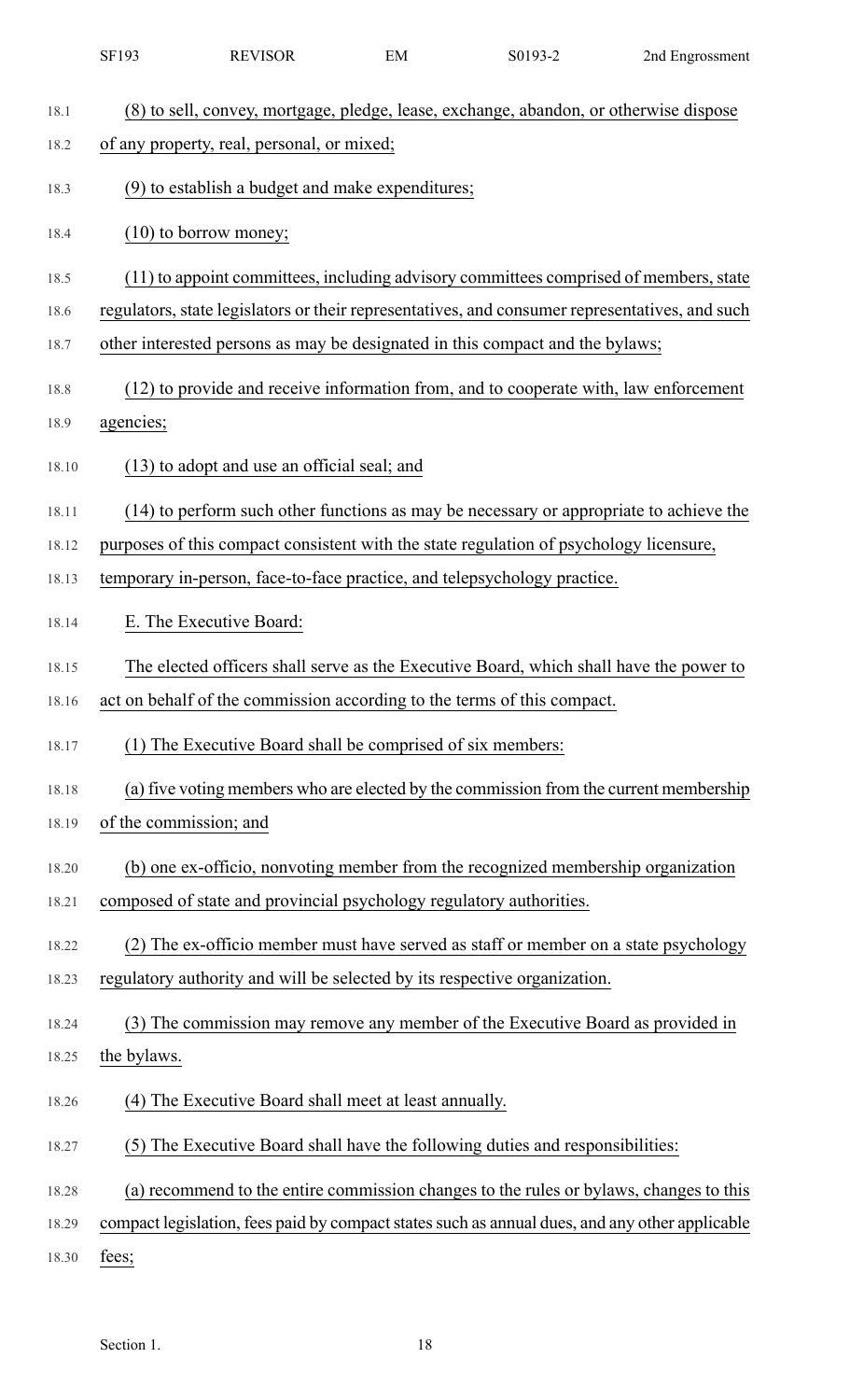|       | SF193           | <b>REVISOR</b>                                                 | EM | S0193-2                                                                                         | 2nd Engrossment |
|-------|-----------------|----------------------------------------------------------------|----|-------------------------------------------------------------------------------------------------|-----------------|
| 19.1  |                 |                                                                |    | (b) ensure compact administration services are appropriately provided, contractual or           |                 |
| 19.2  | otherwise;      |                                                                |    |                                                                                                 |                 |
| 19.3  |                 | (c) prepare and recommend the budget;                          |    |                                                                                                 |                 |
| 19.4  |                 | (d) maintain financial records on behalf of the commission;    |    |                                                                                                 |                 |
| 19.5  |                 |                                                                |    | (e) monitor compact compliance of member states and provide compliance reports to               |                 |
| 19.6  | the commission; |                                                                |    |                                                                                                 |                 |
| 19.7  |                 | (f) establish additional committees as necessary; and          |    |                                                                                                 |                 |
| 19.8  |                 | (g) other duties as provided in rules or bylaws.               |    |                                                                                                 |                 |
| 19.9  |                 | F. Financing of the commission:                                |    |                                                                                                 |                 |
| 19.10 |                 |                                                                |    | (1) The commission shall pay, or provide for the payment of the reasonable expenses             |                 |
| 19.11 |                 | of its establishment, organization, and ongoing activities.    |    |                                                                                                 |                 |
| 19.12 |                 |                                                                |    | (2) The commission may accept any and all appropriate revenue sources including                 |                 |
| 19.13 |                 |                                                                |    | donations and grants of money, and donations of equipment, supplies, materials, and services.   |                 |
| 19.14 |                 |                                                                |    | (3) The commission may levy on and collect an annual assessment from each compact               |                 |
| 19.15 |                 |                                                                |    | state or impose fees on other parties to cover the cost of the operations and activities of the |                 |
| 19.16 |                 |                                                                |    | commission and its staff which must be in a total amount sufficient to cover its annual         |                 |
| 19.17 |                 |                                                                |    | budget as approved each year for which revenue is not provided by other sources. The            |                 |
| 19.18 |                 |                                                                |    | aggregate annual assessment amount shall be allocated based upon a formula to be determined     |                 |
| 19.19 |                 |                                                                |    | by the commission which shall promulgate a rule binding upon all compact states.                |                 |
| 19.20 |                 |                                                                |    | (4) The commission shall not incur obligations of any kind prior to securing the funds          |                 |
| 19.21 |                 |                                                                |    | adequate to meet the same; nor shall the commission pledge the credit of any of the compact     |                 |
| 19.22 |                 | states, except by and with the authority of the compact state. |    |                                                                                                 |                 |
| 19.23 |                 |                                                                |    | (5) The commission shall keep accurate accounts of all receipts and disbursements. The          |                 |
| 19.24 |                 |                                                                |    | receipts and disbursements of the commission shall be subject to the audit and accounting       |                 |
| 19.25 |                 |                                                                |    | procedures established under its bylaws. However, all receipts and disbursements of funds       |                 |
| 19.26 |                 |                                                                |    | handled by the commission shall be audited yearly by a certified or licensed public accountant  |                 |
| 19.27 |                 |                                                                |    | and the report of the audit shall be included in and become part of the annual report of the    |                 |
| 19.28 | commission.     |                                                                |    |                                                                                                 |                 |
| 19.29 |                 | G. Qualified immunity, defense, and indemnification:           |    |                                                                                                 |                 |
| 19.30 |                 |                                                                |    | (1) The members, officers, executive director, employees, and representatives of the            |                 |
| 19.31 |                 |                                                                |    | commission shall be immune from suit and liability, either personally or in their official      |                 |
| 19.32 |                 |                                                                |    | capacity, for any claim for damage to or loss of property or personal injury or other civil     |                 |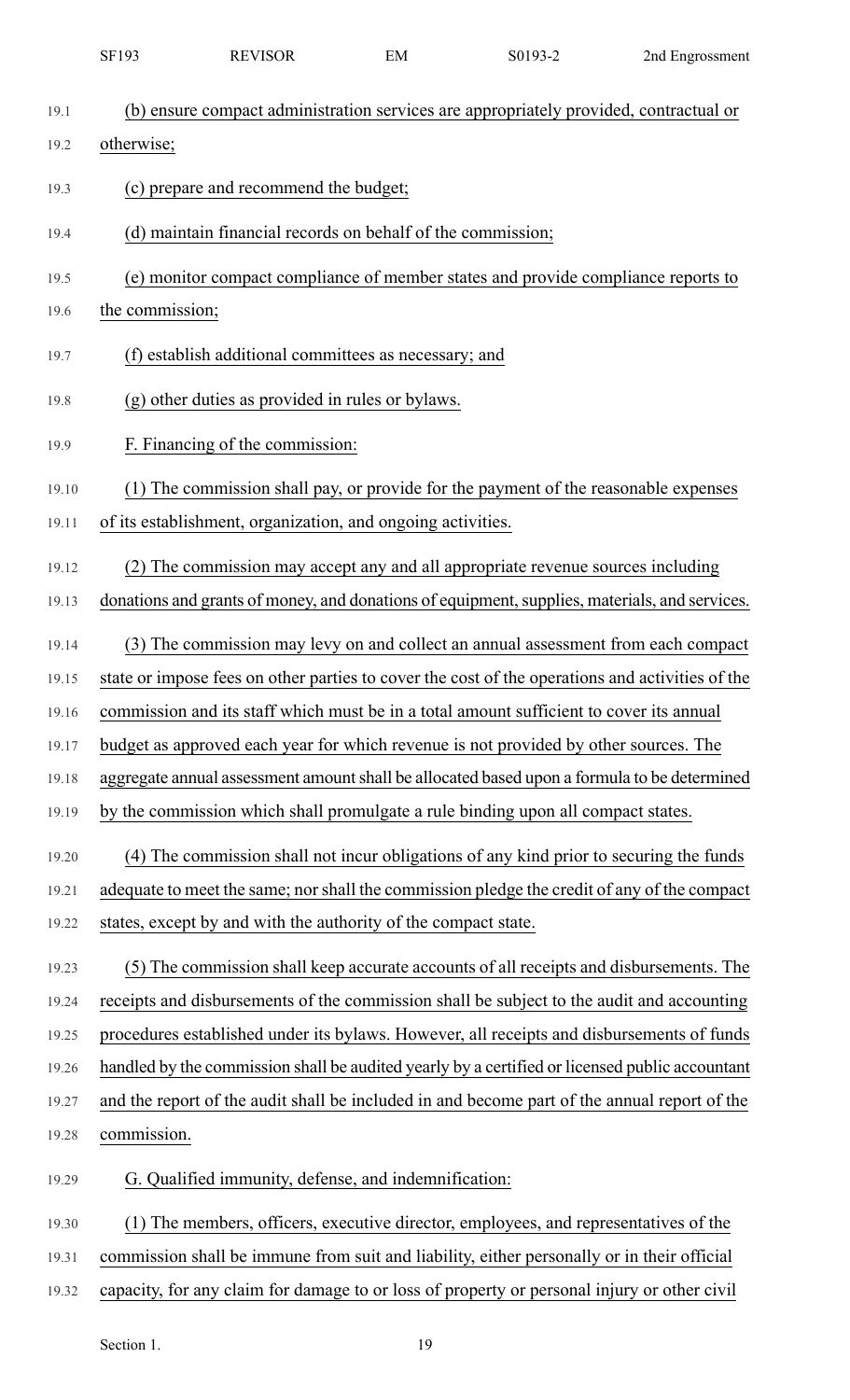| SF193 | <b>REVISOR</b> | EМ | S0193-2 | 2nd Engrossment |
|-------|----------------|----|---------|-----------------|
|-------|----------------|----|---------|-----------------|

20.1 liability caused by or arising out of any actual or alleged act, error, or omission that occurred,

20.2 or that the person against whom the claim is made had a reasonable basis for believing

20.3 occurred, within the scope of commission employment, duties, or responsibilities; provided

- 20.4 that nothing in this paragraph shall be construed to protect any such person from suit and
- 20.5 liability for any damage, loss, injury, or liability caused by the intentional, willful, or wanton

20.6 misconduct of that person.

- 20.7 (2) The commission shall defend any member, officer, executive director, employee, or 20.8 representative of the commission in any civil action seeking to impose liability arising out 20.9 of any actual or alleged act, error, or omission that occurred within the scope of commission 20.10 employment, duties, or responsibilities, or that the person against whom the claim is made 20.11 had a reasonable basis for believing occurred within the scope of commission employment, 20.12 duties, or responsibilities; provided that nothing herein shall be construed to prohibit that 20.13 person from retaining his or her own counsel; and provided further, that the actual or alleged 20.14 act, error, or omission did not result from that person's intentional, willful, or wanton
- 20.15 misconduct.

20.23 misconduct of that person.

- 20.16 (3) The commission shall indemnify and hold harmless any member, officer, executive 20.17 director, employee, or representative of the commission for the amount of any settlement 20.18 or judgment obtained against that person arising out of any actual or alleged act, error, or 20.19 omission that occurred within the scope of commission employment, duties, or 20.20 responsibilities, or that such person had a reasonable basis for believing occurred within 20.21 the scope of commission employment, duties, or responsibilities; provided that the actual 20.22 or alleged act, error, or omission did not result from the intentional, willful, or wanton
- 

### 20.24 **ARTICLE XI**

## 20.25 **RULEMAKING**

20.26 A. The commission shall exercise itsrulemaking powers pursuant to the criteria set forth 20.27 in this article and the rules adopted thereunder. Rules and amendments shall become binding 20.28 as of the date specified in each rule or amendment.

- 20.29 B. If a majority of the legislatures of the compact states rejects a rule, by enactment of
- 20.30 a statute or resolution in the same manner used to adopt the compact, then such rule shall
- 20.31 have no further force and effect in any compact state.
- 20.32 C. Rules or amendments to the rules shall be adopted at a regular or special meeting of 20.33 the commission.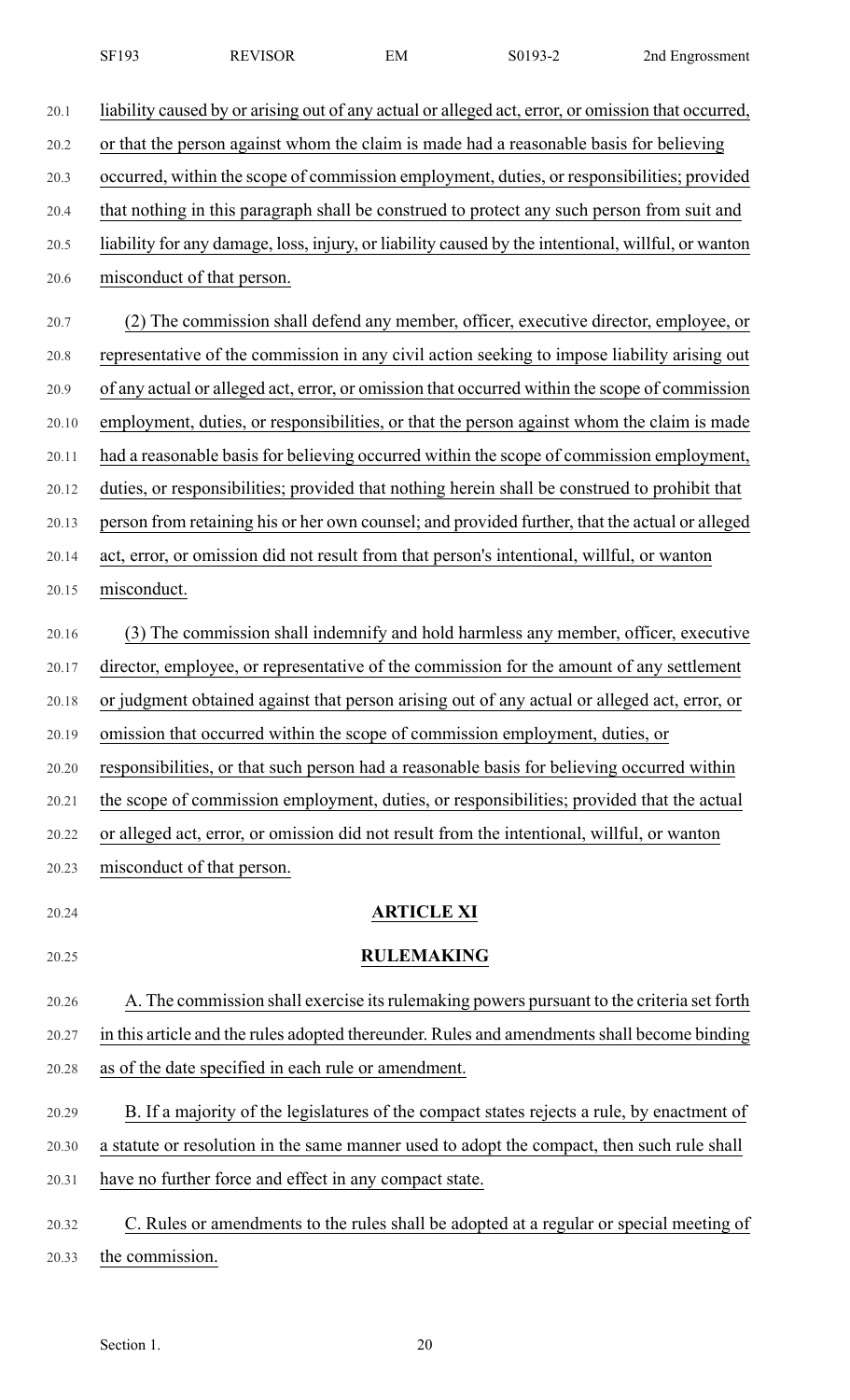| 21.1  | D. Prior to promulgation and adoption of a final rule or rules by the commission, and at     |
|-------|----------------------------------------------------------------------------------------------|
| 21.2  | least 60 days in advance of the meeting at which the rule will be considered and voted upon, |
| 21.3  | the commission shall file a notice of proposed rulemaking:                                   |
| 21.4  | (1) on the website of the commission; and                                                    |
| 21.5  | (2) on the website of each compact state's psychology regulatory authority or the            |
| 21.6  | publication in which each state would otherwise publish proposed rules.                      |
| 21.7  | E. The notice of proposed rulemaking shall include:                                          |
| 21.8  | (1) the proposed time, date, and location of the meeting in which the rule will be           |
| 21.9  | considered and voted upon;                                                                   |
| 21.10 | (2) the text of the proposed rule or amendment and the reason for the proposed rule;         |
| 21.11 | (3) a request for comments on the proposed rule from any interested person; and              |
| 21.12 | (4) the manner in which interested persons may submit notice to the commission of their      |
| 21.13 | intention to attend the public hearing and any written comments.                             |
| 21.14 | F. Prior to adoption of a proposed rule, the commission shall allow persons to submit        |
| 21.15 | written data, facts, opinions, and arguments, which shall be made available to the public.   |
| 21.16 | G. The commission shall grant an opportunity for a public hearing before it adopts a         |
| 21.17 | rule or amendment if a hearing is requested by:                                              |
| 21.18 | (1) at least 25 persons who submit comments independently of each other;                     |
| 21.19 | (2) a governmental subdivision or agency; or                                                 |
| 21.20 | (3) a duly appointed person in an association that has at least 25 members.                  |
| 21.21 | H. If a hearing is held on the proposed rule or amendment, the commission shall publish      |
| 21.22 | the place, time, and date of the scheduled public hearing.                                   |
| 21.23 | (1) All persons wishing to be heard at the hearing shall notify the executive director of    |
| 21.24 | the commission or other designated member in writing of their desire to appear and testify   |
| 21.25 | at the hearing not less than five business days before the scheduled date of the hearing.    |
| 21.26 | (2) Hearings shall be conducted in a manner providing each person who wishes to              |
| 21.27 | comment a fair and reasonable opportunity to comment orally or in writing.                   |
| 21.28 | (3) No transcript of the hearing is required, unless a written request for a transcript is   |
| 21.29 | made, in which case the person requesting the transcript shall bear the cost of producing    |
| 21.30 | the transcript. A recording may be made in lieu of a transcript under the same terms and     |

SF193 REVISOR EM S0193-2 2nd Engrossment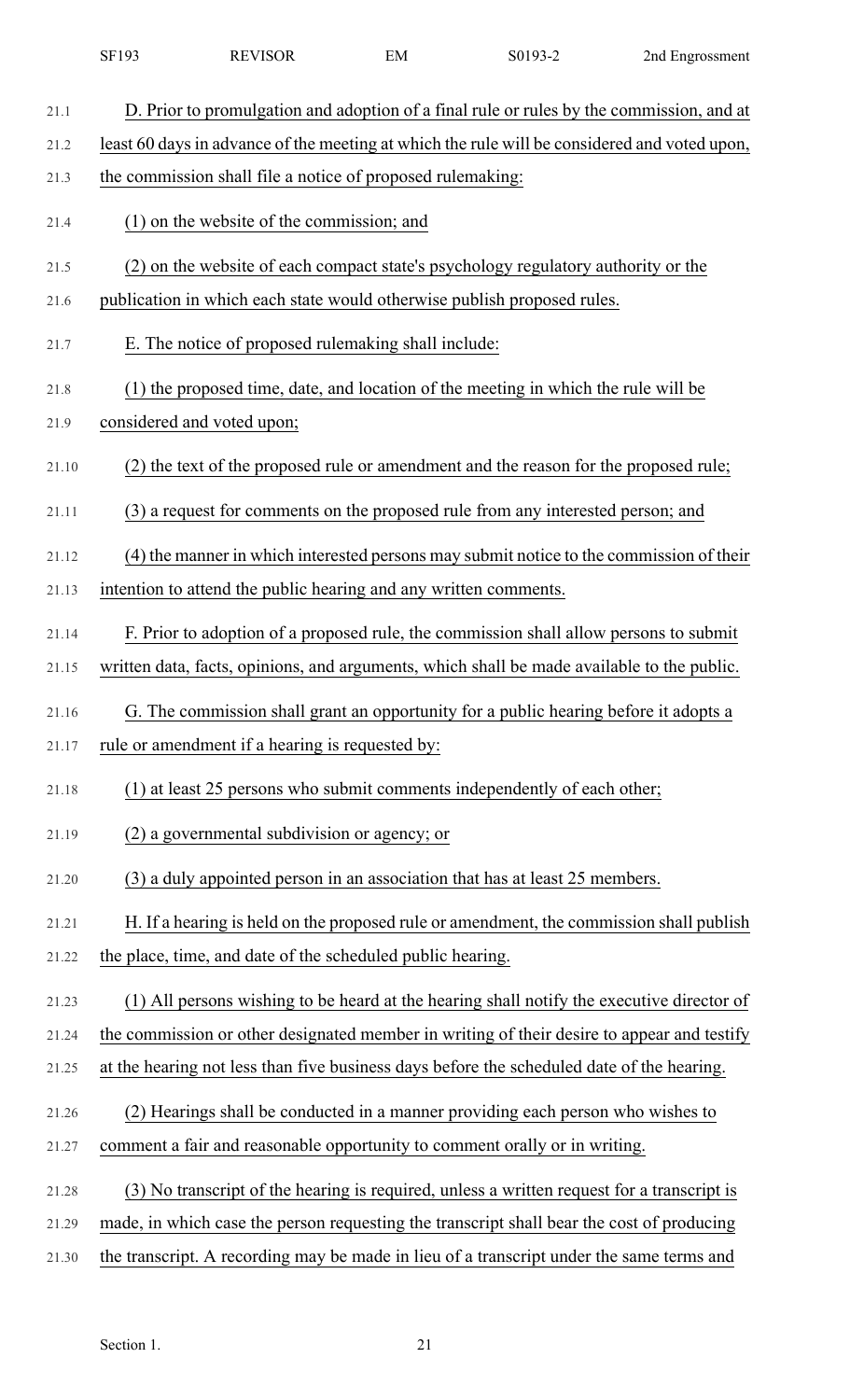|       | SF193                                                                                  | <b>REVISOR</b>                                                    | EM | S0193-2                                                                                     | 2nd Engrossment                                                                                 |
|-------|----------------------------------------------------------------------------------------|-------------------------------------------------------------------|----|---------------------------------------------------------------------------------------------|-------------------------------------------------------------------------------------------------|
| 22.1  |                                                                                        |                                                                   |    |                                                                                             | conditions as a transcript. This subsection shall not preclude the commission from making       |
| 22.2  |                                                                                        | a transcript or recording of the hearing if it so chooses.        |    |                                                                                             |                                                                                                 |
| 22.3  | (4) Nothing in this section shall be construed as requiring a separate hearing on each |                                                                   |    |                                                                                             |                                                                                                 |
| 22.4  |                                                                                        |                                                                   |    |                                                                                             | rule. Rules may be grouped for the convenience of the commission at hearings required by        |
| 22.5  | this section.                                                                          |                                                                   |    |                                                                                             |                                                                                                 |
| 22.6  |                                                                                        |                                                                   |    | I. Following the scheduled hearing date, or by the close of business on the scheduled       |                                                                                                 |
| 22.7  |                                                                                        |                                                                   |    |                                                                                             | hearing date if the hearing was not held, the commission shall consider all written and oral    |
| 22.8  | comments received.                                                                     |                                                                   |    |                                                                                             |                                                                                                 |
| 22.9  |                                                                                        |                                                                   |    | J. The commission shall, by majority vote of all members, take final action on the          |                                                                                                 |
| 22.10 |                                                                                        |                                                                   |    | proposed rule and shall determine the effective date of the rule, if any, based on the      |                                                                                                 |
| 22.11 |                                                                                        | rulemaking record and the full text of the rule.                  |    |                                                                                             |                                                                                                 |
| 22.12 |                                                                                        |                                                                   |    | K. If no written notice of intent to attend the public hearing by interested parties is     |                                                                                                 |
| 22.13 |                                                                                        |                                                                   |    |                                                                                             | received, the commission may proceed with promulgation of the proposed rule without a           |
| 22.14 | public hearing.                                                                        |                                                                   |    |                                                                                             |                                                                                                 |
| 22.15 |                                                                                        |                                                                   |    | L. Upon determination that an emergency exists, the commission may consider and             |                                                                                                 |
| 22.16 |                                                                                        |                                                                   |    |                                                                                             | adopt an emergency rule without prior notice, opportunity for comment, or hearing, provided     |
| 22.17 |                                                                                        |                                                                   |    |                                                                                             | that the usual rulemaking procedures provided in the compact and in this section shall be       |
| 22.18 |                                                                                        |                                                                   |    | retroactively applied to the rule as soon as reasonably possible, in no event later than 90 |                                                                                                 |
| 22.19 |                                                                                        |                                                                   |    |                                                                                             | days after the effective date of the rule. For the purposes of this provision, an emergency     |
| 22.20 |                                                                                        | rule is one that must be adopted immediately in order to:         |    |                                                                                             |                                                                                                 |
| 22.21 |                                                                                        | (1) meet an imminent threat to public health, safety, or welfare; |    |                                                                                             |                                                                                                 |
| 22.22 |                                                                                        | (2) prevent a loss of commission or compact state funds;          |    |                                                                                             |                                                                                                 |
| 22.23 |                                                                                        |                                                                   |    |                                                                                             | (3) meet a deadline for the promulgation of an administrative rule that is established by       |
| 22.24 | federal law or rule; or                                                                |                                                                   |    |                                                                                             |                                                                                                 |
| 22.25 |                                                                                        | (4) protect public health and safety.                             |    |                                                                                             |                                                                                                 |
| 22.26 |                                                                                        |                                                                   |    |                                                                                             | M. The commission or an authorized committee of the commission may direct revisions             |
| 22.27 |                                                                                        |                                                                   |    |                                                                                             | to a previously adopted rule or amendment for purposes of correcting typographical errors,      |
| 22.28 |                                                                                        |                                                                   |    |                                                                                             | errors in format, errors in consistency, or grammatical errors. Public notice of any revisions  |
| 22.29 |                                                                                        |                                                                   |    |                                                                                             | shall be posted on the website of the commission. The revision shall be subject to challenge    |
| 22.30 |                                                                                        |                                                                   |    |                                                                                             | by any person for a period of 30 days after posting. The revision may be challenged only        |
| 22.31 |                                                                                        |                                                                   |    |                                                                                             | on grounds that the revision results in a material change to a rule. A challenge shall be made  |
| 22.32 |                                                                                        |                                                                   |    |                                                                                             | in writing, and delivered to the chair of the commission prior to the end of the notice period. |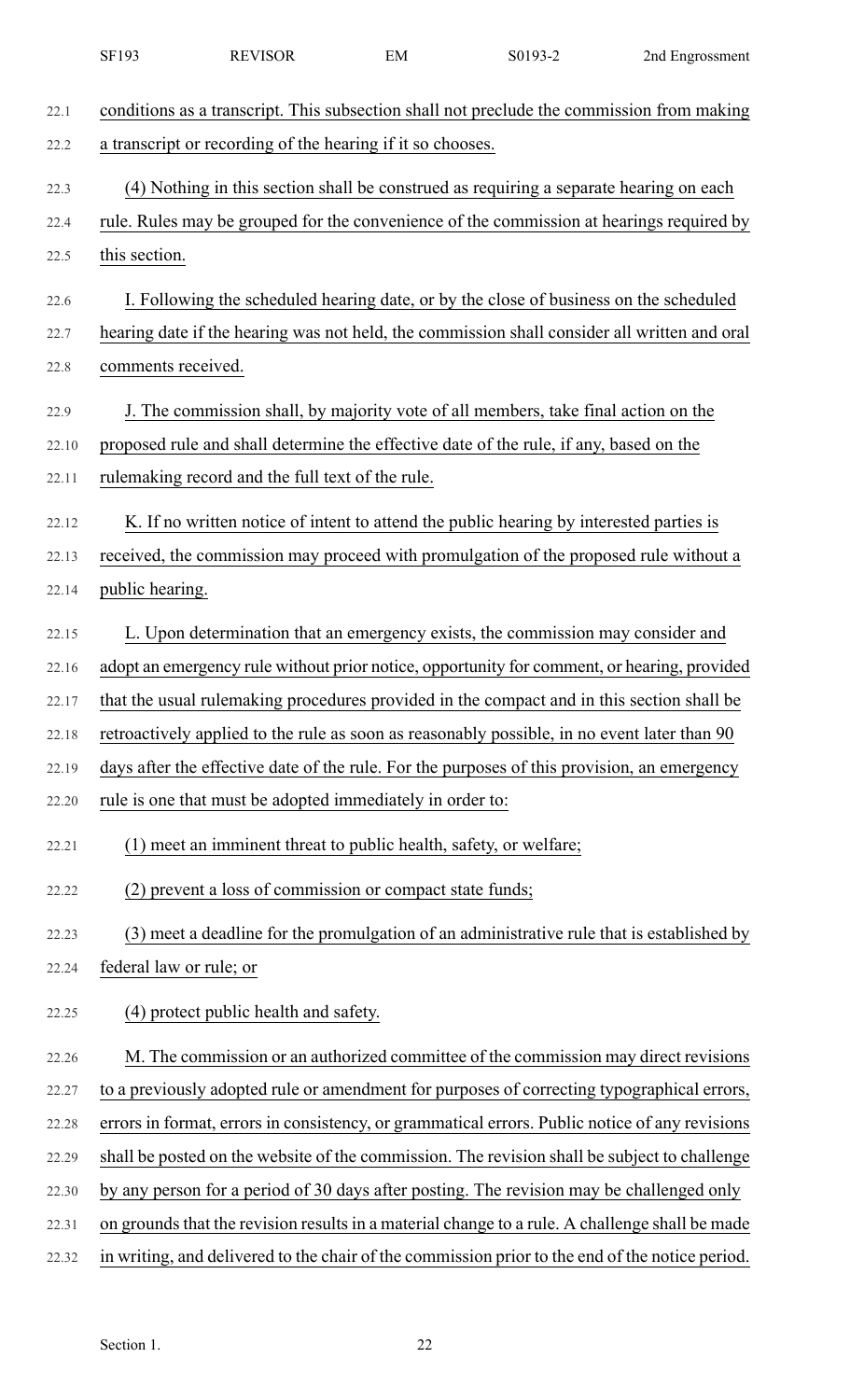|       | SF193                                                                                       | <b>REVISOR</b>                                        | EM                 | S0193-2                                                                                        | 2nd Engrossment |
|-------|---------------------------------------------------------------------------------------------|-------------------------------------------------------|--------------------|------------------------------------------------------------------------------------------------|-----------------|
| 23.1  |                                                                                             |                                                       |                    | If no challenge is made, the revision will take effect without further action. If the revision |                 |
| 23.2  |                                                                                             |                                                       |                    | is challenged, the revision may not take effect without the approval of the commission.        |                 |
| 23.3  |                                                                                             |                                                       | <b>ARTICLE XII</b> |                                                                                                |                 |
| 23.4  | <b>OVERSIGHT, DISPUTE RESOLUTION, AND ENFORCEMENT</b>                                       |                                                       |                    |                                                                                                |                 |
| 23.5  | A. Oversight:                                                                               |                                                       |                    |                                                                                                |                 |
|       |                                                                                             |                                                       |                    |                                                                                                |                 |
| 23.6  |                                                                                             |                                                       |                    | (1) The executive, legislative, and judicial branches of state government in each compact      |                 |
| 23.7  |                                                                                             |                                                       |                    | state shall enforce this compact and take all actions necessary and appropriate to effectuate  |                 |
| 23.8  | the compact's purposes and intent. The provisions of this compact and the rules promulgated |                                                       |                    |                                                                                                |                 |
| 23.9  |                                                                                             | hereunder shall have standing as statutory law.       |                    |                                                                                                |                 |
| 23.10 |                                                                                             |                                                       |                    | (2) All courts shall take judicial notice of the compact and the rules in any judicial or      |                 |
| 23.11 |                                                                                             |                                                       |                    | administrative proceeding in a compact state pertaining to the subject matter of this compact  |                 |
| 23.12 |                                                                                             |                                                       |                    | which may affect the powers, responsibilities, or actions of the commission.                   |                 |
| 23.13 |                                                                                             |                                                       |                    | (3) The commission shall be entitled to receive service of process in any such proceeding,     |                 |
| 23.14 |                                                                                             |                                                       |                    | and shall have standing to intervene in such a proceeding for all purposes. Failure to provide |                 |
| 23.15 |                                                                                             |                                                       |                    | service of process to the commission shall render a judgment or order void as to the           |                 |
| 23.16 |                                                                                             | commission, this compact, or promulgated rules.       |                    |                                                                                                |                 |
| 23.17 |                                                                                             | B. Default, technical assistance, and termination:    |                    |                                                                                                |                 |
| 23.18 |                                                                                             |                                                       |                    | (1) If the commission determines that a compact state has defaulted in the performance         |                 |
| 23.19 |                                                                                             |                                                       |                    | of its obligations or responsibilities under this compact or the promulgated rules, the        |                 |
| 23.20 | commission shall:                                                                           |                                                       |                    |                                                                                                |                 |
| 23.21 |                                                                                             |                                                       |                    | (a) provide written notice to the defaulting state and other compact states of the nature      |                 |
| 23.22 |                                                                                             |                                                       |                    | of the default, the proposed means of remedying the default, and any other action to be        |                 |
| 23.23 |                                                                                             | taken by the commission; and                          |                    |                                                                                                |                 |
| 23.24 |                                                                                             |                                                       |                    | (b) provide remedial training and specific technical assistance regarding the default.         |                 |
| 23.25 |                                                                                             |                                                       |                    | (2) If a state in default fails to remedy the default, the defaulting state may be terminated  |                 |
| 23.26 |                                                                                             |                                                       |                    | from the compact upon an affirmative vote of a majority of the compact states, and all rights, |                 |
| 23.27 |                                                                                             |                                                       |                    | privileges, and benefits conferred by this compact shall be terminated on the effective date   |                 |
| 23.28 |                                                                                             |                                                       |                    | of termination. A remedy of the default does not relieve the offending state of obligations    |                 |
| 23.29 |                                                                                             | or liabilities incurred during the period of default. |                    |                                                                                                |                 |
| 23.30 |                                                                                             |                                                       |                    | (3) Termination of membership in the compact shall be imposed only after all other             |                 |
| 23.31 |                                                                                             |                                                       |                    | means of securing compliance have been exhausted. Notice of intent to suspend or terminate     |                 |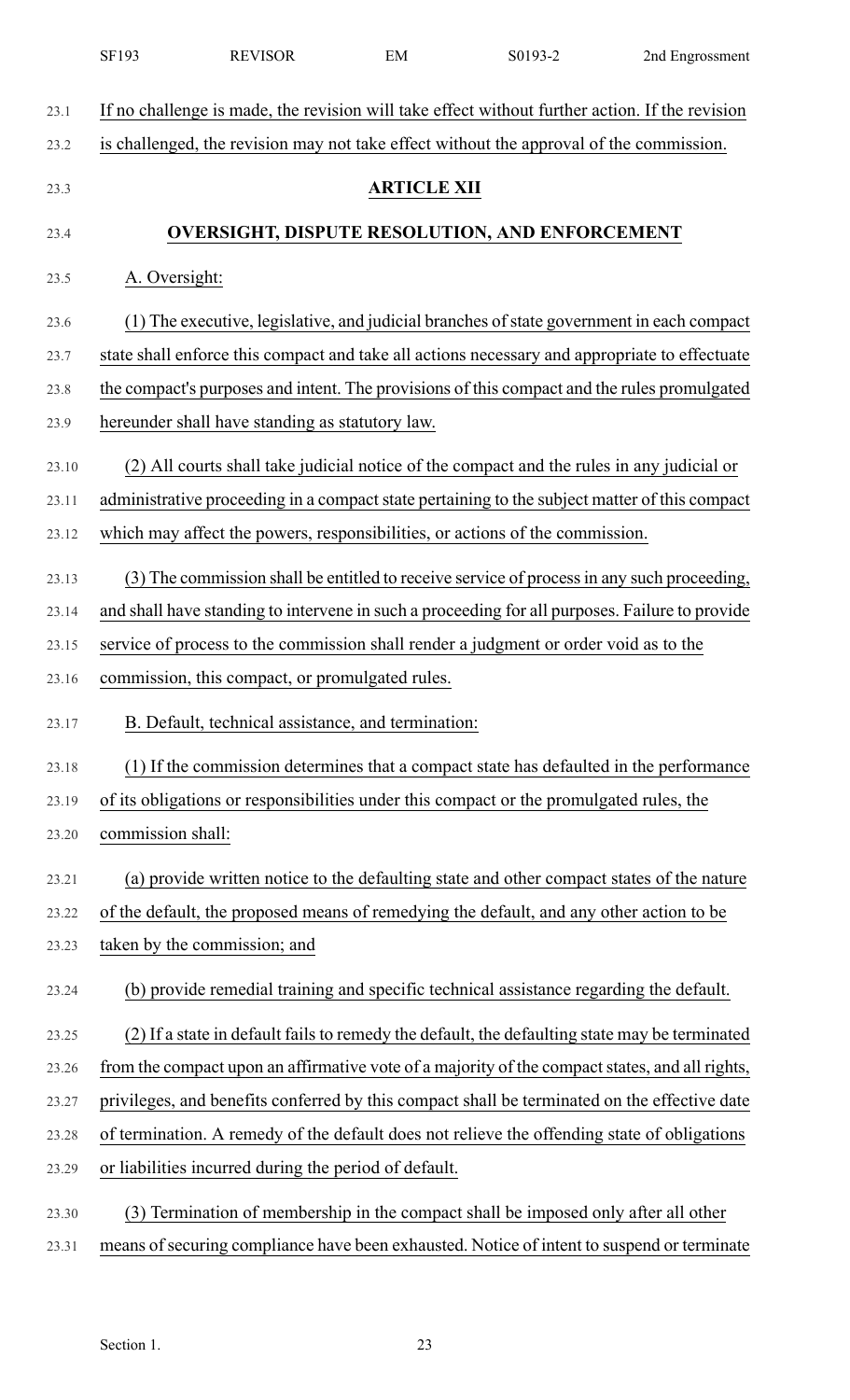| 24.1  | shall be submitted by the commission to the governor, the majority and minority leaders of      |
|-------|-------------------------------------------------------------------------------------------------|
| 24.2  | the defaulting state's legislature, and each of the compact states.                             |
| 24.3  | (4) A compact state which has been terminated is responsible for all assessments,               |
| 24.4  | obligations, and liabilities incurred through the effective date of termination, including      |
| 24.5  | obligations which extend beyond the effective date of termination.                              |
| 24.6  | (5) The commission shall not bear any costs incurred by the state which is found to be          |
| 24.7  | in default or which has been terminated from the compact, unless agreed upon in writing         |
| 24.8  | between the commission and the defaulting state.                                                |
| 24.9  | (6) The defaulting state may appeal the action of the commission by petitioning the             |
| 24.10 | United States District Court for the state of Georgia or the federal district where the compact |
| 24.11 | has its principal offices. The prevailing member shall be awarded all costs of such litigation, |
| 24.12 | including reasonable attorney fees.                                                             |
|       |                                                                                                 |
| 24.13 | C. Dispute resolution:                                                                          |
| 24.14 | (1) Upon request by a compact state, the commission shall attempt to resolve disputes           |
| 24.15 | related to the compact which arise among compact states and between compact and                 |
| 24.16 | noncompact states.                                                                              |
| 24.17 | (2) The commission shall promulgate a rule providing for both mediation and binding             |
| 24.18 | dispute resolution for disputes that arise before the commission.                               |
| 24.19 | D. Enforcement:                                                                                 |
| 24.20 | (1) The commission, in the reasonable exercise of its discretion, shall enforce the             |
| 24.21 | provisions and rules of this compact.                                                           |
|       |                                                                                                 |
| 24.22 | (2) By majority vote, the commission may initiate legal action in the United States             |
| 24.23 | District Court for the state of Georgia or the federal district where the compact has its       |
| 24.24 | principal offices against a compact state in default to enforce compliance with the provisions  |
| 24.25 | of the compact and its promulgated rules and bylaws. The relief sought may include both         |
| 24.26 | injunctive relief and damages. In the event judicial enforcement is necessary, the prevailing   |
| 24.27 | member shall be awarded all costs of such litigation, including reasonable attorney fees.       |
| 24.28 | (3) The remedies herein shall not be the exclusive remedies of the commission. The              |
| 24.29 | commission may pursue any other remedies available under federal or state law.                  |
| 24.30 | <b>ARTICLE XIII</b>                                                                             |

SF193 REVISOR EM S0193-2 2nd Engrossment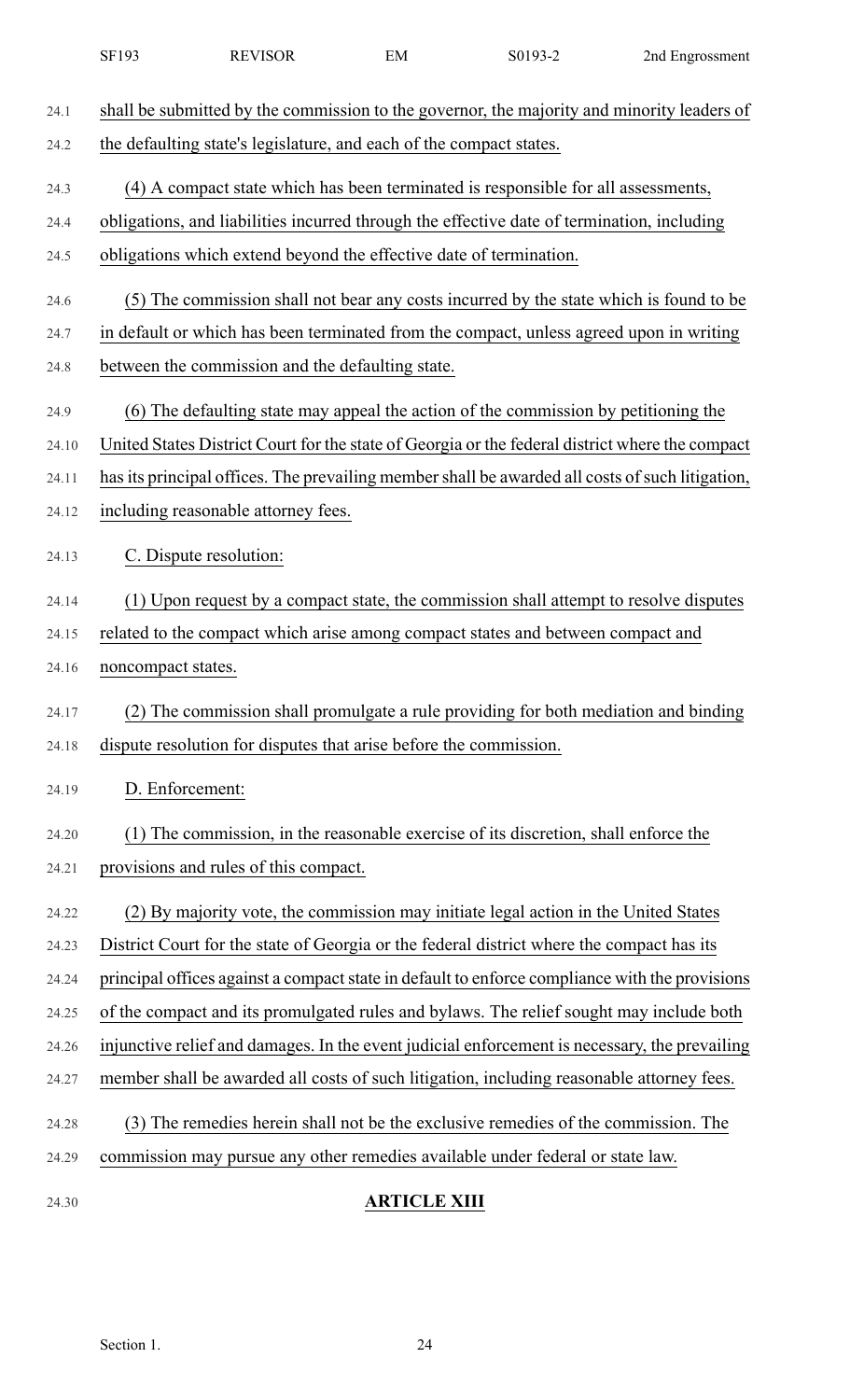|       | SF193                                                                                         | <b>REVISOR</b>                                                                                | EM                 | S0193-2                              | 2nd Engrossment |
|-------|-----------------------------------------------------------------------------------------------|-----------------------------------------------------------------------------------------------|--------------------|--------------------------------------|-----------------|
| 25.1  |                                                                                               | DATE OF IMPLEMENTATION OF THE PSYCHOLOGY INTERJURISDICTIONAL                                  |                    |                                      |                 |
| 25.2  |                                                                                               | COMPACT COMMISSION AND ASSOCIATED RULES, WITHDRAWAL, AND                                      |                    |                                      |                 |
| 25.3  |                                                                                               | <b>AMENDMENTS</b>                                                                             |                    |                                      |                 |
| 25.4  |                                                                                               | A. The compact shall come into effect on the date on which the compact is enacted into        |                    |                                      |                 |
| 25.5  |                                                                                               | law in the seventh compact state. The provisions which become effective at that time shall    |                    |                                      |                 |
| 25.6  |                                                                                               | be limited to the powers granted to the commission relating to assembly and the promulgation  |                    |                                      |                 |
| 25.7  |                                                                                               | of rules. Thereafter, the commission shall meet and exercise rulemaking powers necessary      |                    |                                      |                 |
| 25.8  |                                                                                               | to the implementation and administration of the compact.                                      |                    |                                      |                 |
| 25.9  |                                                                                               | B. Any state which joins the compact subsequent to the commission's initial adoption          |                    |                                      |                 |
| 25.10 | of the rules shall be subject to the rules as they exist on the date on which the compact     |                                                                                               |                    |                                      |                 |
| 25.11 | becomes law in that state. Any rule which has been previously adopted by the commission       |                                                                                               |                    |                                      |                 |
| 25.12 | shall have the full force and effect of law on the day the compact becomes law in that state. |                                                                                               |                    |                                      |                 |
| 25.13 |                                                                                               | C. Any compact state may withdraw from this compact by enacting a statute repealing           |                    |                                      |                 |
| 25.14 | the same.                                                                                     |                                                                                               |                    |                                      |                 |
| 25.15 |                                                                                               | (1) A compact state's withdrawal shall not take effect until six months after enactment       |                    |                                      |                 |
| 25.16 |                                                                                               | of the repealing statute.                                                                     |                    |                                      |                 |
| 25.17 |                                                                                               | (2) Withdrawal shall not affect the continuing requirement of the withdrawing state's         |                    |                                      |                 |
| 25.18 |                                                                                               | psychology regulatory authority to comply with the investigative and adverse action reporting |                    |                                      |                 |
| 25.19 |                                                                                               | requirements of this act prior to the effective date of withdrawal.                           |                    |                                      |                 |
| 25.20 |                                                                                               | D. Nothing contained in this compact shall be construed to invalidate or prevent any          |                    |                                      |                 |
| 25.21 |                                                                                               | psychology licensure agreement or other cooperative arrangement between a compact state       |                    |                                      |                 |
| 25.22 |                                                                                               | and a noncompact state which does not conflict with the provisions of this compact.           |                    |                                      |                 |
| 25.23 |                                                                                               | E. This compact may be amended by the compact states. No amendment to this compact            |                    |                                      |                 |
| 25.24 |                                                                                               | shall become effective and binding upon any compact state until it is enacted into the law    |                    |                                      |                 |
| 25.25 | of all compact states.                                                                        |                                                                                               |                    |                                      |                 |
| 25.26 |                                                                                               |                                                                                               | <b>ARTICLE XIV</b> |                                      |                 |
| 25.27 |                                                                                               |                                                                                               |                    | <b>CONSTRUCTION AND SEVERABILITY</b> |                 |
| 25.28 |                                                                                               | This compact shall be liberally construed so as to effectuate the purposes thereof. If this   |                    |                                      |                 |
| 25.29 |                                                                                               | compact shall be held contrary to the constitution of any state member thereto, the compact   |                    |                                      |                 |
| 25.30 |                                                                                               | shall remain in full force and effect as to the remaining compact states.                     |                    |                                      |                 |
| 25.31 |                                                                                               |                                                                                               | <b>ARTICLE XV</b>  |                                      |                 |